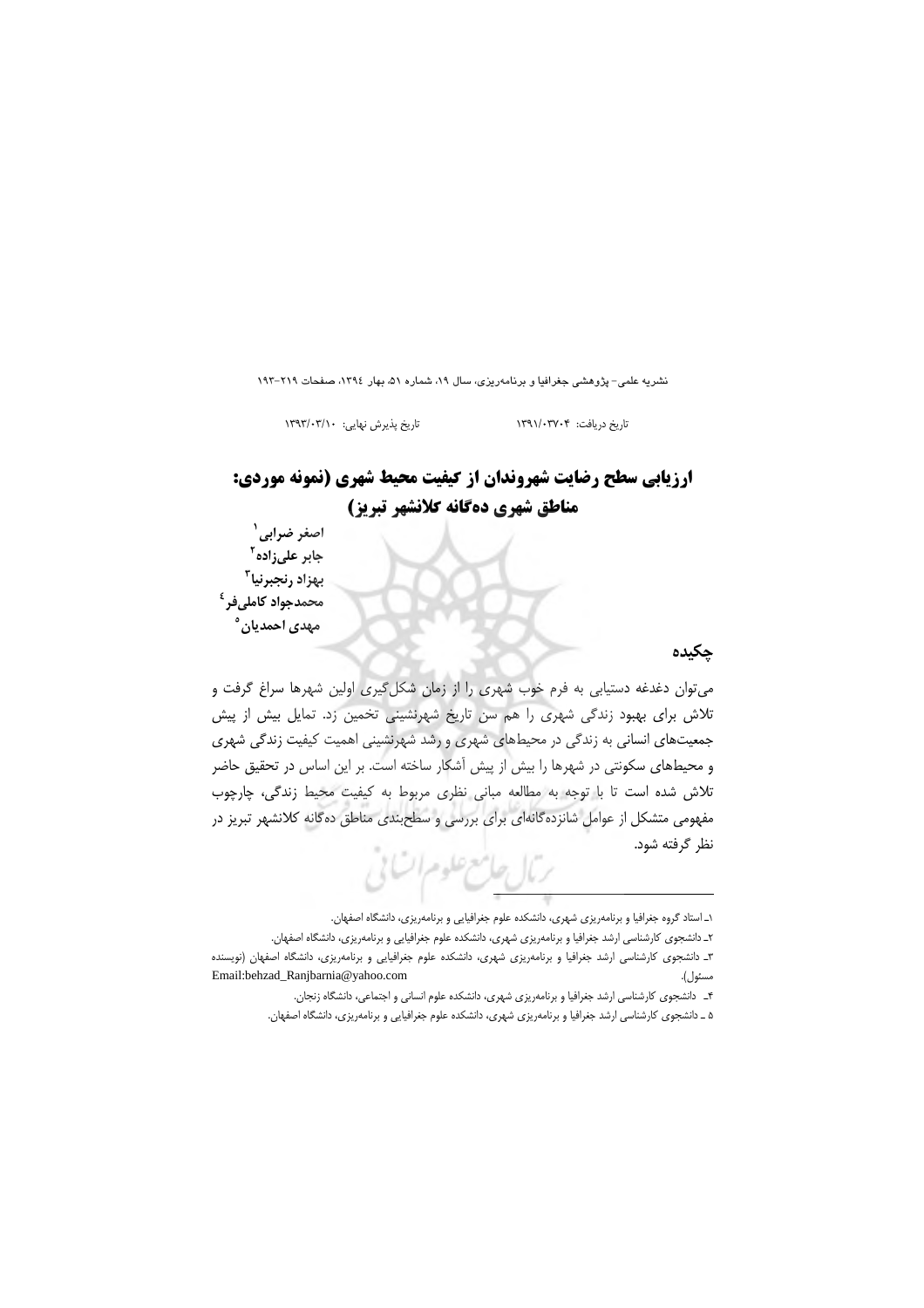| نشریه علمی ـ پژوهشی جغرافیا و برنامهریزی، شماره ۵۱ | <b>QQ</b> 1914 |  |
|----------------------------------------------------|----------------|--|
|----------------------------------------------------|----------------|--|

تحقیق حاضر به لحاظ روش انجام مطالعه، تحقیقی توصیفی- تحلیلی و پیمایشی است که نتایج حاصل از آن جنبه کاربردی و توسعهای دارد. جامعه آماری این پژوهش را کلیه خانوارهای ساکن کلانشهر تبریز تشکیل میدهند. با توجه به حجم بالای جامعه آماری، جهتگردآوری اطلاعات، از روش نمونهگیری استفاده گردید. حجم نمونه مورد مطالعه بر اساس روش کوکران ۳۸۴ خانوار برأورد گردید. اعضای نمونه مورد بررسی نیز بهروش نمونهگیری تصادفی و متناسب با حجم جمعیتی زیر جامعههای مورد بررسی(مناطق دهگانه کلانشهر تبریز) انتخاب شدند. بهمنظور تحلیل دادههای گردآوری شده نیز از روشهای تصمیمگیری چند معیاره فازی و تحلیل خوشهای بهره گرفته شد.

در نهایت براساس میزان رضایت شهروندان از محیط سکونتی خود و با استفاده از روش تحلیل خوشهای، مناطق دهگانه کلانشهر تبریز در سه سطح مناطق دارای محیط سکونتی با کیفیت بالا، متوسط و ضعیف سطحبندی شدند. نتایج مطالعه نشان داد که از دیدگاه شهروندان کلان شهر تبریز، مناطق شهری دو، پنج و سه این کلان شهر دارای محیط سکونتی با کیفیت بالا، مناطق شش، هشت، هفت و چهار دارای محیطی زندگی با کیفیت متوسط و نهایتاً مناطق یک و ده این کلانشهر نیز دارای محیطی سکونتی با کیفیت ضعیف هستند.

**واژگان کلیدی:** رضایتمندی شهروندی، کیفیت محیط سکونتی، روش های تصمیمگیری چند معیاره فازى، كلانشهر تبريز

> ثروبث كاهطوم انساني ومطالعات فريخ مقدمه

امروزه توسعه و گسترش شهرنشینی و دوری از طبیعت (عناصر طبیعی و زیست محیطی) باعث بروز آسیبهای فراوانی به انسان شده است. هجوم به شهرها و کمبود فضا، باعث از بین رفتن فضاهای طبیعی (حتی در حیاط منازل) و شکل جدید شهرنشینی یعنی آپارتمان نشینی شده است. این مسئله، یکی از عوامل مهم افزایش فشار بر روی انسانها است. ( Brown 2007: 1347 (& Morgue, 2007). پژوهش های مختلف نشان داده است که عدم کنترل فرد بر محیط بر اثر عدم وجود امکانات تفریحی، فضای سبز و وجود اشکالاتی در سیستم طراحی-مهندسی ساختمان ها، باعث ایجاد حس ازدحام و انزوای اجتماعی است، که منجر به بروز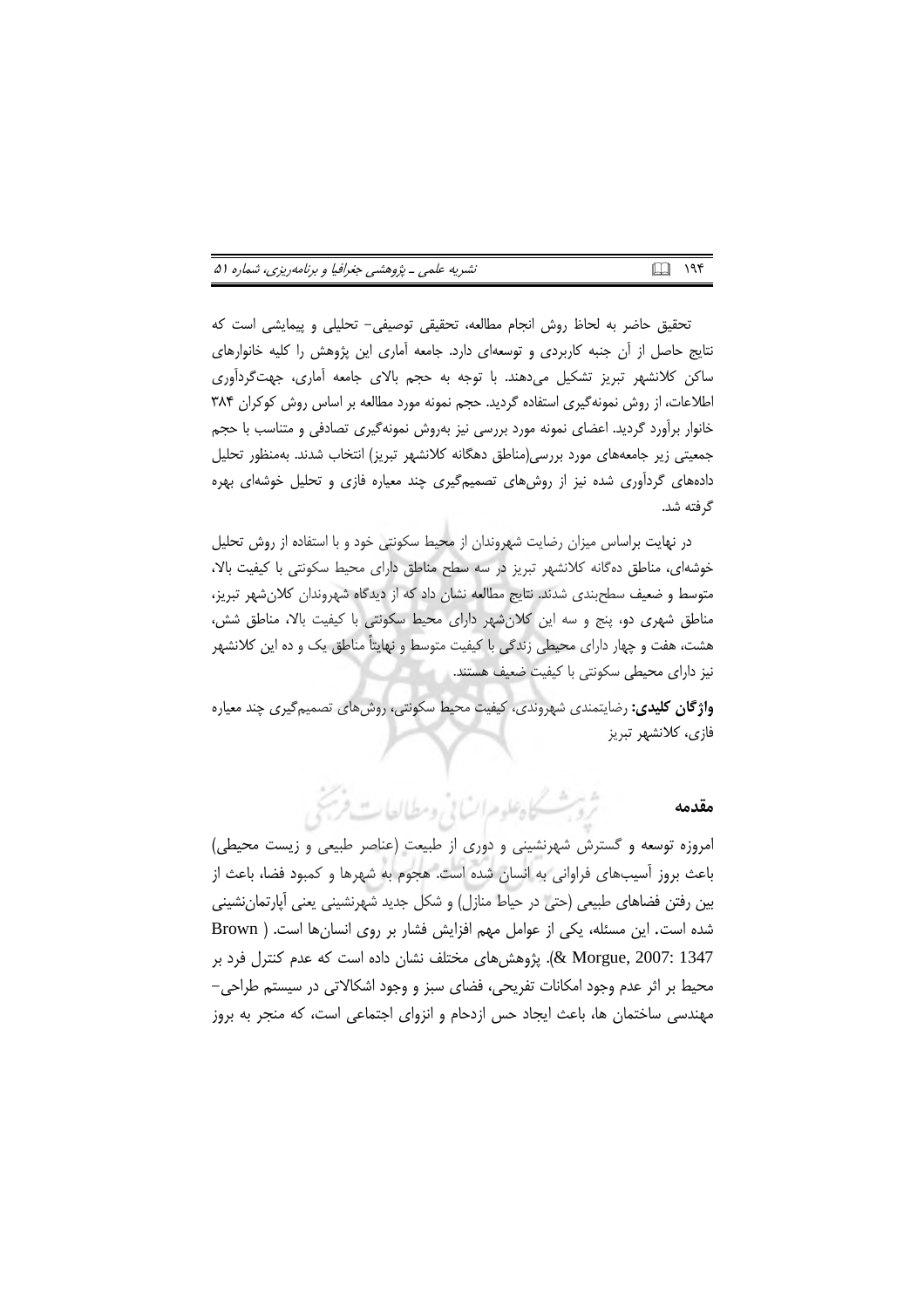| ارزيابي سطح رضايت شهروندان از كيفيت محيط شهري |  |  |  |  |
|-----------------------------------------------|--|--|--|--|
|-----------------------------------------------|--|--|--|--|

زمینههای بزهکاری و اعتیاد، ایجاد مشکلات در زمینههای تحصیلی، اخلاقی و رفتاری، و نیز، ایجاد اختلال در روابط بین والدین و فرزندان میشود و نتیجه وجود این عوامل، سلامت روانی فرد را بهخطر می|ندازد (Gifford, 2007: 201). لذا نگرانی درباره کیفیت زندگی مدرن از خصوصیات جامعه معاصر است (Pacione, 2003: 19) که می تواند تابعی از کیفیت محیط شهری باشد. همچنین تنزل در کیفیت محیط شهری می تواند نتیجه بعضی فعالیتهای اقتصادی باشد. زمانی که جمعیت شهری افزایش می یابد افزایش فعالیتها از محدودههای قابل تحمل در مناطق شهری تجاوز می کند (Majumder et al, 2007: 2) كه به ناچار با تخريب محيط شهري همراه است.

در ایران نیز به دنبال افزایش شهرنشینی و سرعت بالای تغییرات در بافتهای شهری به دلایل مختلف، کیفیت محیط سکونتی در نواحی شهری به شدت تنزل یافته است. کیفیت محیط شهری یک مفهوم چند بعدی است که بهعنوان یکی از ابعاد مهم کیفیت زندگی میتواند تأثیرات همهجانبهای در زندگی شهروندان داشته باشد و با مفاهیمی همچون کیفیت مکان، ادراک میزان رضایت و نارضایتی ساکنان از محیطهای سکونتی و غیره اشتراکاتی داشته و در بسیاری از موارد بهعنوان معانی مشابه قلمداد میشود (فرامرز، ۱۳۸۹: ٢٢). برهمين اساس براي ادامه حيات شهري با تأمين حداقل نيازهاي انساني توجه به كيفيت محيط زيست شهري و بالا بردن رضايتمندي شهروندان از كيفيت محيط سكونتي خود ضروری مینماید.

سنجش میزان رضایتمندی افراد از کیفیت محیط شهری تحت تأثیر عوامل مختلفی است. در مجموع می توان گفت کیفیت محیط زیست شهری بهمقدار زیادی به کیفیت زیرساختها و مدیریت مناسب آنها بستگی دارد. تسهیلات عمومی مانند بهداشت، فاضلاب، زهکشی، تأمین آب آشامیدنی، دفع زباله، برق، گاز و سوخت برای پخت و پز زیرساختهای فیزیکی مهم و لازم برای حفظ کیفیت محیط زیست شهری هستند ( .Islam  $.1997:18$ 

 $190$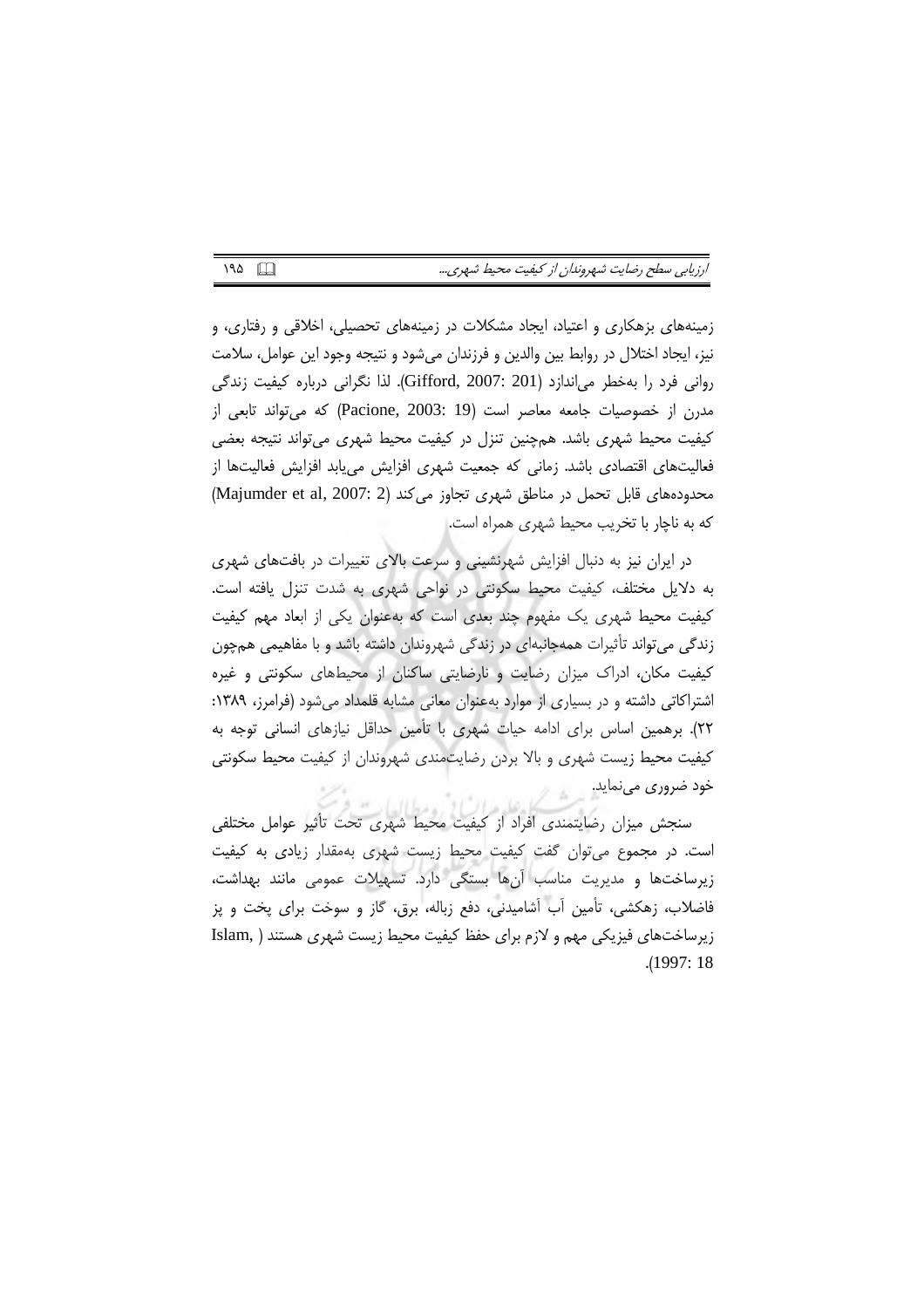| نشریه علمی ـ پژوهشی جغرافیا و برنامهریزی، شماره ۵۱ | 圆 195 |  |
|----------------------------------------------------|-------|--|
|----------------------------------------------------|-------|--|

كلان شهر تبريز براساس انتخاب مجله الكترونيكي سازمان ملل، بهعنوان توسعهيافتهترين و زیباترین شهر ایران و بهترین شهر در ایران برای زندگی در سال ۲۰۱۲ شناسایی شد. همچنین بر اساس انتخاب سازمان بهداشت جهانی، این شهر در دو سال متوالی ۲۰۱۱ و ۲۰۱۲ به عنوان سالم ترین شهر کشور ایران معرفی شد (http:English.irib.ir). بر این اساس، سنجش سطح رضایتمندی شهروندان این کلانِشهر از کیفیت محیط سکونتی خود در سطح مناطق دهگانه اّن بهدلیل اهمیت کیفیت محیط زندگی بهعنوان یک عامل تأثیرگذار در ادراک عمومی از کیفیت زندگی، امری لازم و ضروری است. این کار میتواند ضمن شناسایی وضعیت کیفیت محیطهای سکونتی در سطح مناطق شهری این کلانشهر، می تواند تلاشی در جهت شناسایی و بهبود الگوهای مناسب کیفیت محیطهای سکونتی شهری برای توسعههای آتی و جدید باشد که با برنامهریزی و طرح یزی قبلی شکل می گیرند، باشد.

مناطق مختلف كلانشهر تبريز از لحاظ كيفيت محيط زندگي، دچار مشكلاتي از جمله تراکم زیاد، ترافیک سنگین، آلودگی صوتی، آلودگی هوا و … میباشند. پژوهش حاضر با نگاه علمی و کارشناسانه در صدد نائل شدن به دو هدف است که عبارتند از: ١– شناسایی عوامل مؤثر بر درک کیفیت محیط سکونتی از نظر شهروندان مناطق دهگانه کلانشهر تبریز ٢- سطحبندی مناطق دهگانه این کلان شهر بر اساس میزان رضایت شهروندان از کیفیت محیط سکونتی خود. لازم به ذکر است که میزان رضایت تشخیص داده شده بهصورت نسبی میباشد و حالت مطلق را بیان نمی کند. امید است نتایج حاصل الگوهای مناسبتری جهت برنامهریزیهای آتی ارایه دهد. رمال حامع علوم اتنائى

### بيشينه تحقيق

بحث کیفیت محیط زندگی در نیم قرن اخیر مورد توجه بسیاری از اندیشمندان و محققان مسائل شهری بوده است. در جدول زیر به برخی از این مطالعات و شاخصها و مؤلفههای کیفیت محیط سکونتی که در این مطالعات مورد تحلیل و بررسی قرار گرفتهاند، اشاره شده است.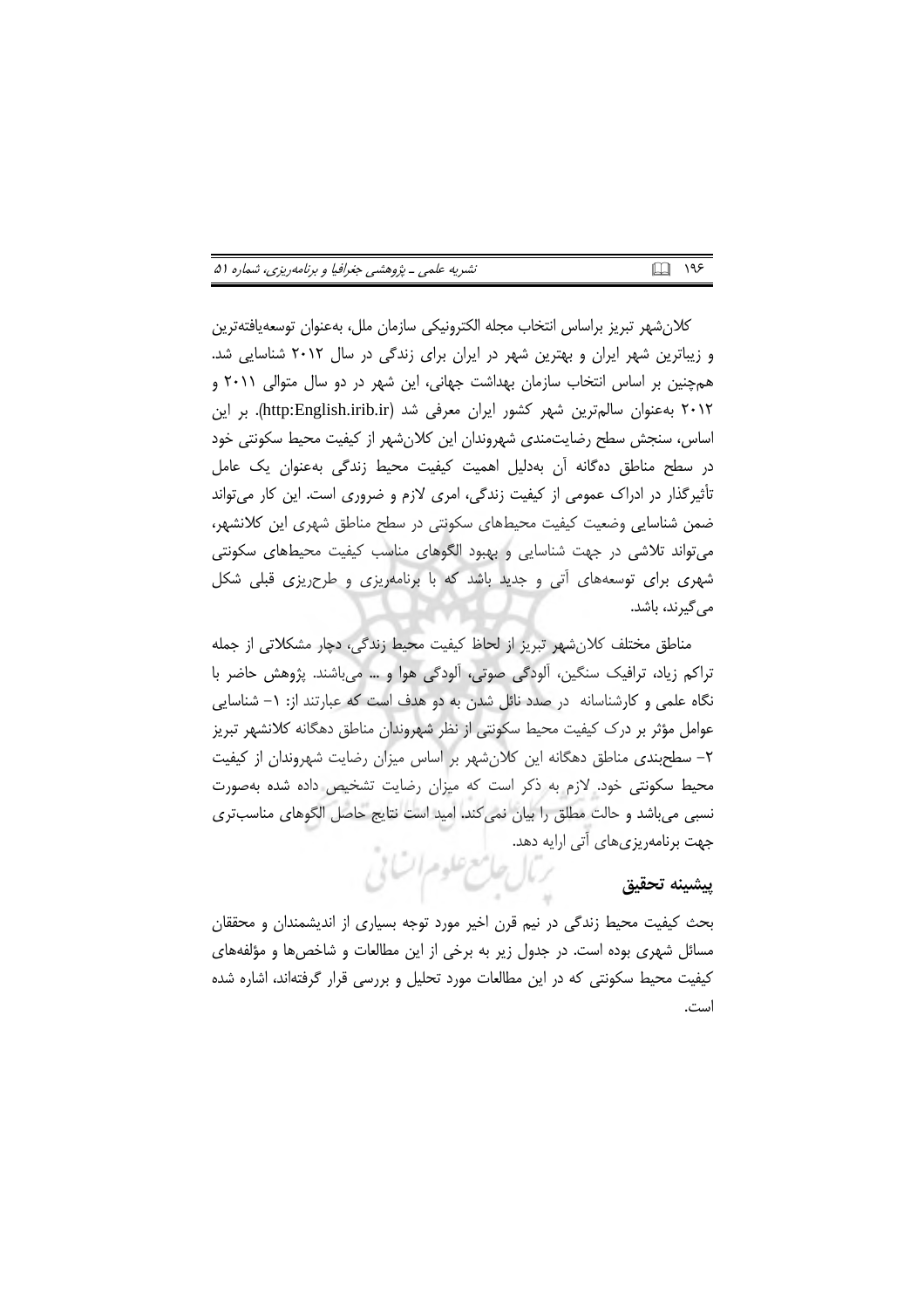ارزیابی سطح رضایت شهروندان از کیفیت محیط شهری...  $19Y$ 

| مؤلفههاى كيفيت محيط                                                       | محقق                            |
|---------------------------------------------------------------------------|---------------------------------|
| ملحوظ داشتن فعالیتهای مناسب پیش از توج به نظم بصری محیط؛ استفاده          |                                 |
| از کاربری مختلط چه به لحاظ نوع استفاده و چه از نظر حضور ابنیه با سنین     | جین جیکوبز ۱۹۶۱                 |
| مختلف در یک ناحیه؛ توجه به عنصر خیابان؛ نفوذپذیر بودن بافت که به مفهوم    |                                 |
| پيشنهاد اختلاط اجتماعي؛ و انعطافپذير بودن فضاها.                          |                                 |
| صدا، نور، دود، گرد و غبار، میکرو اقلیم، خلوت، فعالیتهای ارزشمند و         |                                 |
| محیطها، شناسایی محلی، تعامل اجتماعی.                                      | اپلیارد و اوکاموتو ۱۹۶۸         |
| باز بودن، راحتی، جذابیت، نگهداری، صدا و ارتباط آنها با ساکنان محلهشان.    | لانسینگ و مارانس ۱۹۶۹           |
| ایمنی از آتش سوزی، امنیت پلیس، مدارس با کیفیت خوب، جمعآوری                |                                 |
| قانونمند زباله، امنيت منطقه براى بچهها، همسايههاى مهربان، فاصله مناسب     |                                 |
| پیاده رو از کلیسا، مراکز نگهداری بچه، ایمنی در برابر صدای خیابان، درختان  |                                 |
| نزدیک خانه، فاصله مناسب از دوستان، فاصله مناسب از خویشاوندان، پارکینگ     | سانوف و ساونی ۱۹۷۲              |
| جلوى خانه.                                                                |                                 |
| بلایای ترافیکی (خطرات ترافیک)، استرس، صدا و آلودگی، خلوت، قلمرو خانه،     |                                 |
| همسایگی و ملاقات، شناسایی و دلبستگی.                                      | اپلیارد و لینتل ۱۹۷۲            |
| صدا، زیبایی، همسایهها، ایمنی، تحرک، آزار و اذیت.                          | کارپ و همکاران ۱۹۷۶             |
| سرزندگی، معنی (حس)، سازگاری، دسترسی، کنترل و نظارت و همچنین دو            | کوین لینچ ۱۹۸۱                  |
| فوق معيار: فوق معيار كارايي و فوق معيار عدالت.                            |                                 |
| بالا بودن سطح بهداشت بر اساس شاخصهاى قابل قبول بهداشتى؛ وجود              |                                 |
| خدمات بهداشتی مفید و قابل دسترسی برای کلیه ساکنان؛ بالا بودن کیفیت        |                                 |
| كلبدى محيط، مسكن؛ وجود اكوسيستمهاى سالم؛ وجود محلات فعال و                |                                 |
| معنىدار؛ رفع نيازهاي اوليه هر شهروند؛ وجود روابط اجتماعي در حد معقول؛     | پروفسور دوهل ۱۹۸۴               |
| وجود اقتصاد متنوع و خودكفا؛ تنوع فعاليت هاى فرهنگى؛ الگوى متناسب          |                                 |
| شهرسازی با ۹ عامل فوق.                                                    |                                 |
| ِ نفوذپذیری، تنوع، خوانایی، انعطاف $\mu$ یذیری، سازگاری بصری، غنا، قابلیت |                                 |
| شخصی سازی؛ همچنین در سال ۱۹۹۰ سه معیار، کارایی از نظر مصرف انرژی،         |                                 |
| پاکیزگی حمایت و پشتیبانی از حیات وحش به آن اضافه کردند تا کاستیهای        | بنتلی و همکاران ۱۹۸۵            |
| معیارهای قبلی را بپوشاند.                                                 |                                 |
| سرزندگی، هویت و کنترل، دسترسی به فرصتها، تخیل و شادی، اصالت و             |                                 |
| معنا، زندگی اجتماعی و همگانی، خوداتکایی شهری، محیطی برای همه.             | آلن جيكوبز و دانلد اپليارد ١٩٨٧ |

جدول (۱) مواردی از مطالعات و مؤلفههای کیفیت محیط شهری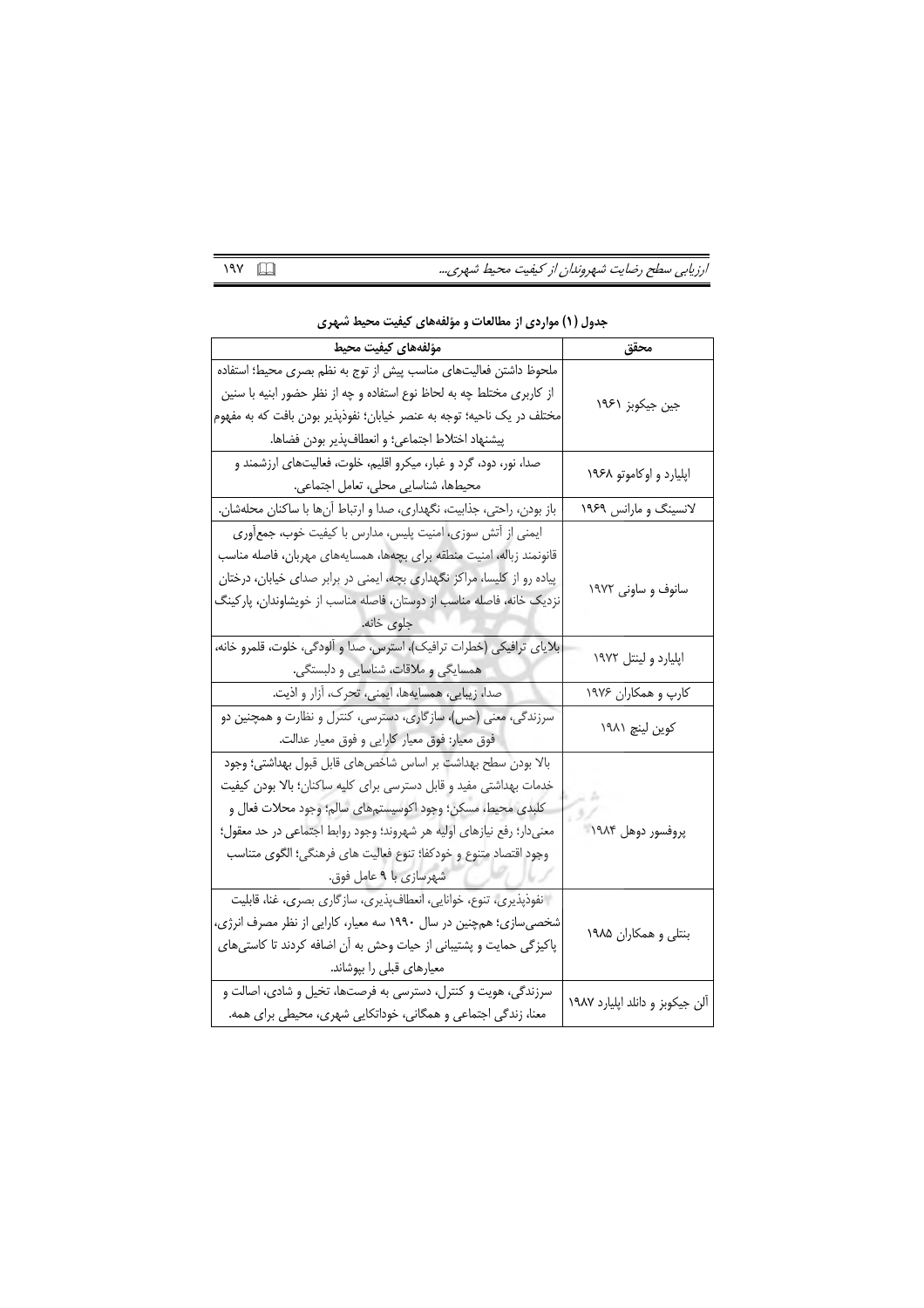| نشریه علمی ـ پژوهشی جغرافیا و برنامهریزی، شماره ۵۱ | <b>□□ 191</b> |  |
|----------------------------------------------------|---------------|--|
|----------------------------------------------------|---------------|--|

| ساختار، خوانایی، فرم، حس مکان، هویت، دیدها و مناظر، مقیاس انسانی یا پیاده. | مايكل ساوت ورث ١٩٨٩          |
|----------------------------------------------------------------------------|------------------------------|
| آلودگی آب، آلودگی هوا، صدا زباله، شلوغی و ترافیک.                          | روماناسیدیکوی و همکاران ۲۰۰۳ |
| مأخذ: حاجي نژاد، ١٣٩٠: ٧١                                                  |                              |

از مباحث مطرح شده در رابطه با مؤلفههای سازنده کیفیت محیط چنین نتیجه گرفته می شود که مباحث کیفیت محیط یک مفهوم چندبعدی ٔ و سلسلهمراتبی <sup>۷</sup> است.

## تعاریف و مبانی نظری تحقیق

بهنظر برخی از صاحب نظران رضایتمندی از کیفیت محیط شهری مفهومی کیفی است که عوامل متعددی مانند، قابل سکونت بودن (قابل زندگی بودن محیط)، میزان نیازهایی که محیط می تواند در تأمین آن ها به ساکنان کمک کند (Veenhoven, 1996: 7)، ادراک فردى شهروندان (Marsman & Leidelmeijer, 2001: 45)، بر رضايت ساكنان تأثیر گذار می باشند.

برخی از صاحب نظران اجتماعی بر این باورند که کیفیت محیط می تواند به عنوان یک عامل تأثیرگذار بر روی کیفیت زندگی باشد، زیرا لانسینگ و مارانز<sup>^</sup> (۱۹۶۹) بر این باورند که محیطی با کیفیت بالا، حس آسایش و رضایتمندی را از طریق ویژگیهایی که ممکن است فيزيكي، اجتماعي يا نمادين باشد به جمعيت خود القا مي كند و در نتيجه كيفيت زندگي را ارتقا میدهد. در مقابل این نظر برخی دیگر کیفیت زندگی را مفهومی کیفی میدانند که تنها از محیط منشعب نمیشود بلکه یک عمل رفتار محور بین خصوصیات محیطی و خصوصیات فردی است (Pacione, 1990: 15)، زیرا ادراک فردی در مورد موقعیت شخصی در مباحث فرهنگی و سیستمهای ارزشی زندگی که شخص در ارتباط با اهداف، انتظارات، استانداردها و نگرانیهایش در زندگی پیش رو دارد، میتواند بر روی کیفیت زندگی افراد مؤثر باشد (WHO-QOL Group, 1993: 2).

<sup>6-</sup> Multi-dimensional

<sup>7-</sup> Hierarchical

<sup>8-</sup> Lansing and Marans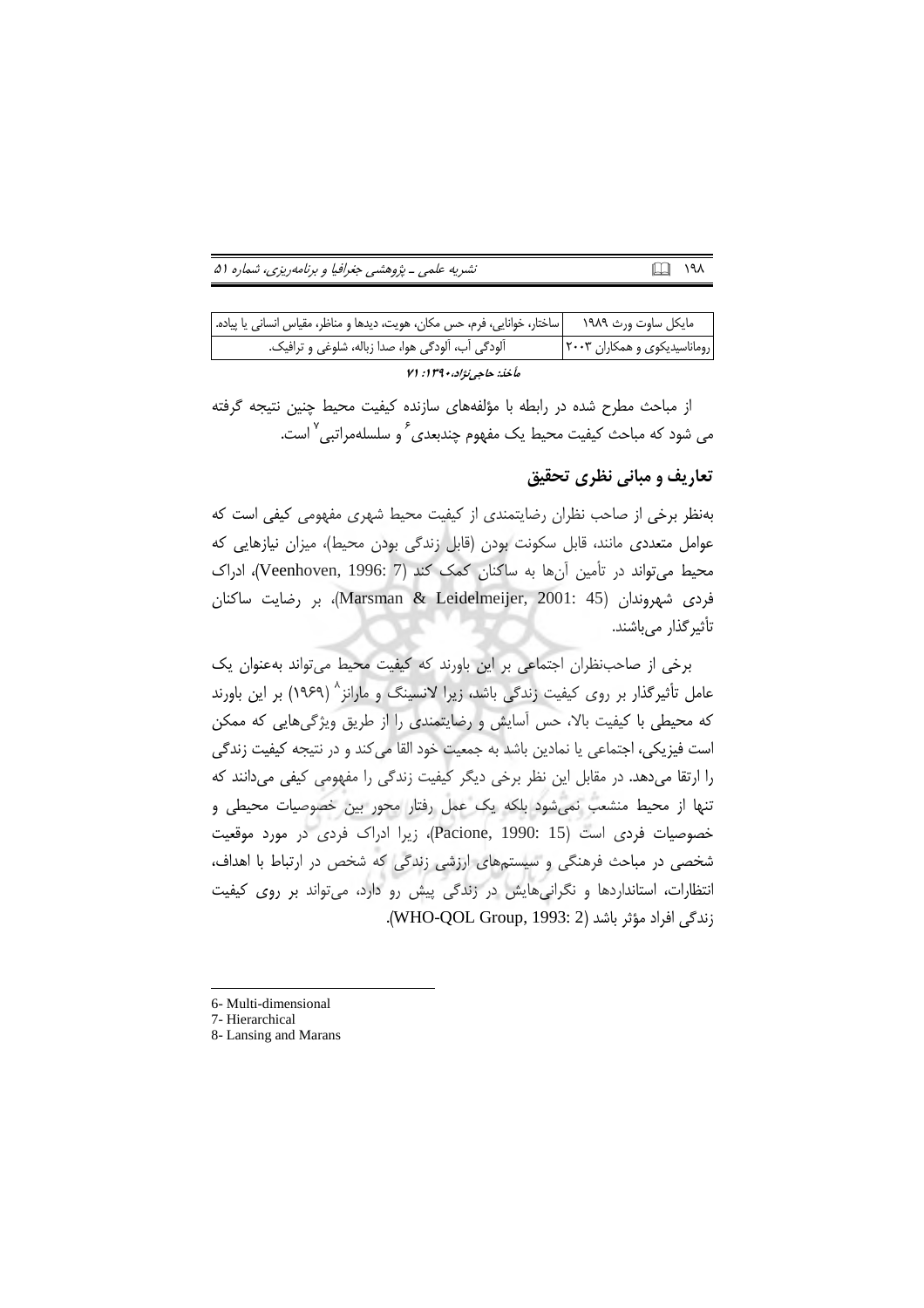| ارزيابي سطح رضايت شهروندان از كيفيت محيط شهري |  |  |  |  |
|-----------------------------------------------|--|--|--|--|
|                                               |  |  |  |  |

زالای (۱۹۸۰) بر این باور است که کیفیت محیط شهری مفهومی ثابت نبوده و به صورت مداوم در حال تغییر و تحول میباشد. هنگامی که ما با یک مفهوم در حال تغییر مواجه هستیم، تفرق آرا و عدم وجود یکسانی، موضوعی طبیعی است. برخی مفاهیم که در ابتدای پيدايش بهصورت مبهم ايراد مي شوند در يې تحقيقات بيش تر و تخصصي تر مي توانند روشن تر شوند. عدهای نیز بر این باورند که یکسانی در مفاهیم، ضرورتاً واجب نیست: کیفیت محیط بەمثابە یک مفهوم در برگیرنده نظریات مختلف مربوط به جنبەهای گوناگون کیفیت محیطی است که بهعبارت دیگر چند بُعدی است. اما بعضی از محققان ادعا می کنند که تعریف این مفاهيم چند بُعدي ممكن نيست (Rybczynski, 1986; Cited by Moore, 2000). از أنجا كه اجماع نظري در ارتباط با تعريف كيفيت محيط وجود ندارد سعى مي شود به برخي از تعاریف در این باره اشاره گردد:

لانسینگ و مارانز (۱۹۶۹): محیط با کیفیت بالا احساسی از رفاه و رضایتمندی را از طریق ویژگیهایی که ممکن است فیزیکی، اجتماعی یا سمبلیک باشد، به ساکنانش انتقال می دهد. وجوه خاصی از شاخص های کیفی نظیر سلامت و امنیت در ترکیب با جنبههای راحتی و جذابیت محیط می تواند مفهومی عمیق تر از واژه کیفیت محیطی را تداعی کند .(Van kamp et al,  $2003:7$ )

کیفیت محیطی بهعنوان شاخصی برای اندازهگیری درجهای از محیط که برای زیستن انسان مناسب می باشد، مورد استفاده قرار گرفته است. بر طبق استانداردهای برنامه شهری چین، مفهوم کیفیت محیط شهری می تواند چنین تعریف شود: کیفیت محیط شهری باید در حدی باشد که تمام محیط یا برخی عناصر محیط در مقیاس شهر همانند اتمسفر و آب جهت زيست انسان، اقتصاد شهري و محيط اجتماعي مناسب باشد (Dou kaili, 2003: 6).

حداقل پنج چشمانداز تئوریکی اصلی برای توضیح تأثیر محیط شهری بر روی ساکنان بسط داده شده است. این تئوریها بر مفاهیم زیر مبتنی هستند: ١- اکولوژی انسانی (Wirth, 1938) ۲– خردەفرھنگھا (Fischer, 1984) ۳– بار زيست،محيطى ( Milgram, 1970) ۴- محدودیتهای رفتاری (Lefcourt, 1976) ۵- محیطهای رفتاری ( Barker,

 $199$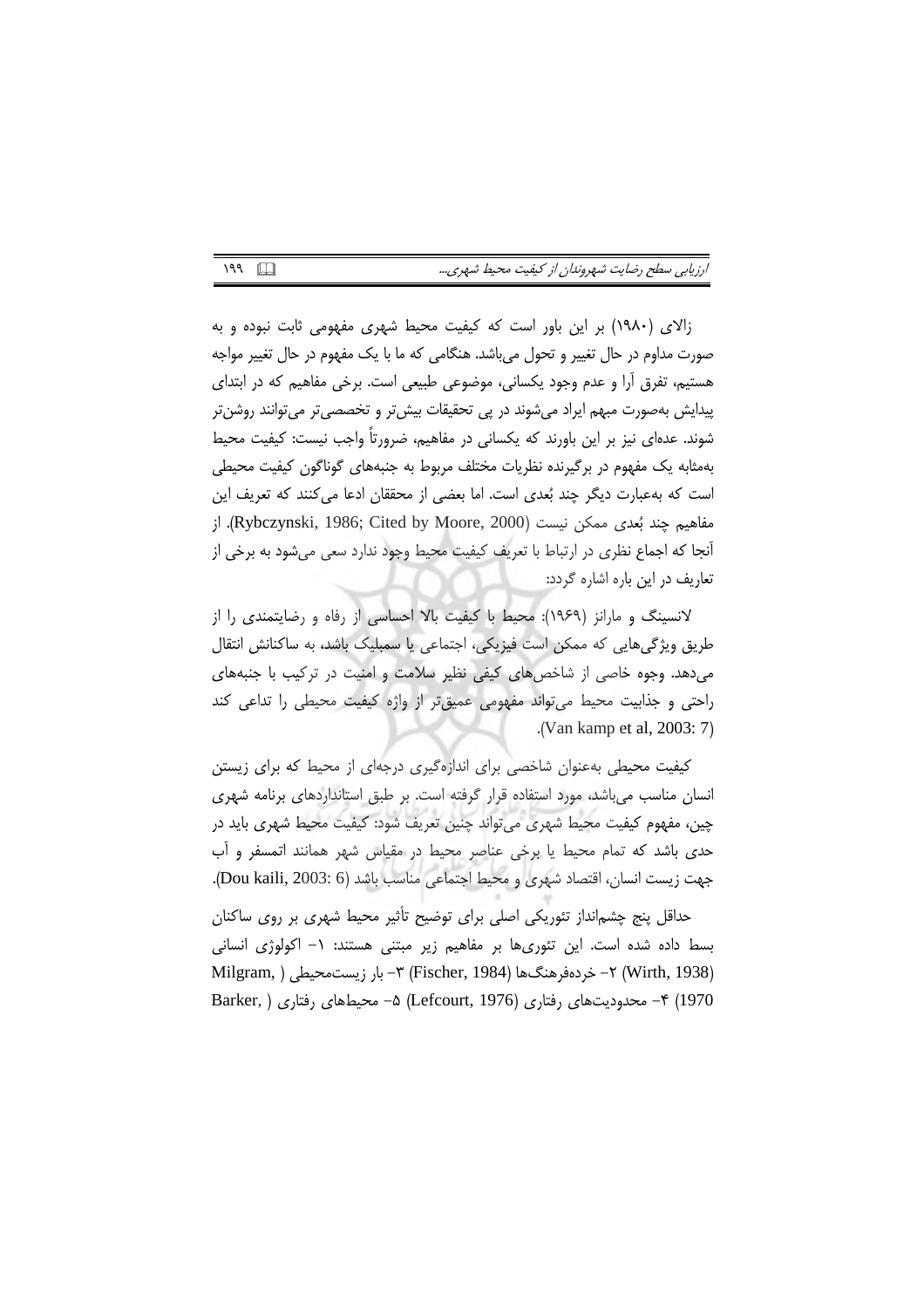| نشریه علمی ـ پژوهشی جغرافیا و برنامهریزی، شماره ۵۱ |  |  |
|----------------------------------------------------|--|--|
|----------------------------------------------------|--|--|

1968). هریک از تئوریهای فوق یک جنبه ویژه از زندگی شهری را در برمی گیرد و به یک درک کلی کمک میکند. چشمانداز تئوریکی میتوانند در یک مدل ساخته شده عمومی پیرامون مفهوم استرس تلفیق شوند (Bell et al, 1976). در مدل استرس، تجربه و ادراک از شهر بهعنوان یک فعالیت الحاقی از شرایط ذهنی محیطی نشان داده می شود (بهعنوان مثال، تراکم جمعیت، فاصله، سطوح ألودگی) و ویژگیهای فردی هر شخص (بهعنوان مثال سطح انطباق،پذیری، تجارب قبلی و زمان در شهر). اگر محیط ادراکی خارج محدوده ایدهآل فرد باشد (بهعنوان مثال، اگر بیش از حد تحریککننده باشد و شامل بسیاری عوامل استرس;ا، محدودیت های رفتاری و درآمدهای ناکافی باشد).

### مواد و روش ها

با توجه به مفهوم چندگانه و سلسله مراتبی کیفیت محیط، می توان مدل نظری کیفیت محیط را در قالب شکل شماره یک، تبیین نمود. در این مدل سعی بر این بوده که موارد حاصل از نتایج بررسی تئوری های مختلف کیفیت محیط شهری در نظر گرفته شود و با كلان شهرها تطابق داده شود. اين نمودار بر اساس رويكرد از بالا به پايين و ايجاد درخت ارزش کیفیت محیط در چهار سطح شکل گرفته است. در سطح اول درخت ارزش، کیفیت محیط قرار دارد، این مفهوم در این سطح قابل اندازهگیری و ارزش گذاری نمیباشد. در سطح دوم معیارهای اصلی سازنده کیفیت محیط در نواحی سکونتی در چهار بعد مدنظر قرار گرفته است؛ بعد اقتصادی- اجتماعی، بعد زیستمحیطی، بعد کالبدی یا ساخته شده و بالاخره بعد ادراک شده. اما نکتهای که باید به آن اذعان داشت، این است که ابعاد ذکر شده صرفاً به منظور سهولت مطالعه و طبقهبندی دادههای بهدست آمده صورت گرفته است، زیرا ابعاد محیط در کلان شهرها حالتی در هم تنیده دارند و نمی توان بهطور کامل آنها را از هم تفکیک کرد. در سطح سوم هرکدام از معیارها به زیرمعیارهای مربوطه تقسیم شده است، برای بعد اقتصادی– اجتماعی، معیارهای تسهیلات شهری، روابط اجتماعی، شلوغی، امنیت در نظر گرفته شده است. صدا، بو، آلودگی، زباله و فضای سبز معیارهای تشکیل دهنده بعد زیست محیطی را تشکیل داده اند. بعد کالبدی (ساخته شده) از معیارهای ساختمان ها، شبکه دسترسی، دسترسی به خدمات تشکیل شده است. بعد ادراک شده دارای معیارهای نظم،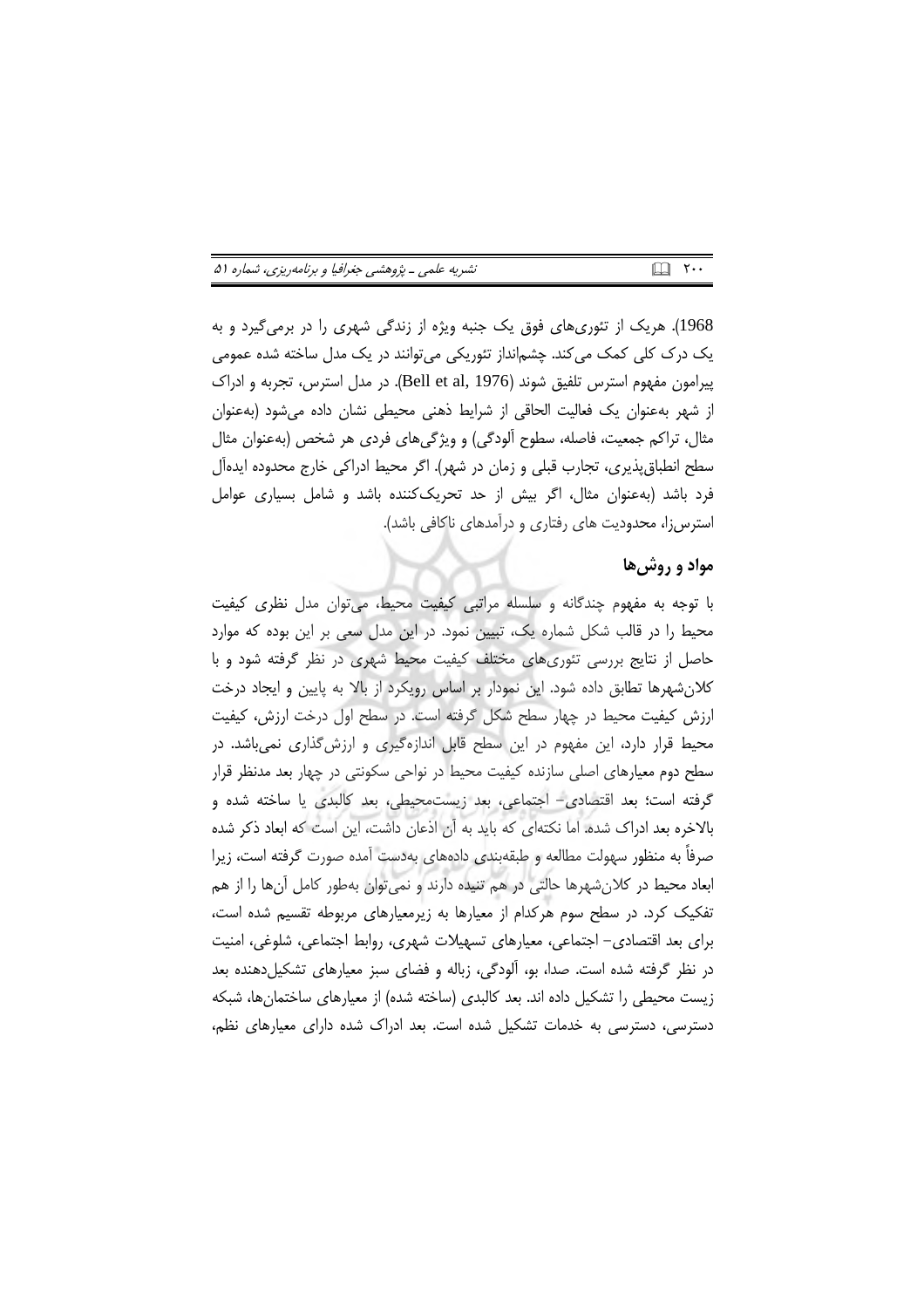ارزیابی سطح رضایت شهروندان از کیفیت محیط شهری...

خوانایی، سرزندگی و تعلق مکانی میباشد. در سطح چهارم جز معیارهای تعریف شده (بهصورت سنجههایی) بر اساس شاخصهای کیفیت محیط (رضایتمندی-احساس آزردگی) آورده شده است.



شکل (۱) مدل مفهومی کیفیت محیط سکونتی، ابعاد و عوامل شانزدهگانه آن مأخذ: حاجی نژاد و همکاران، ۱۳۹۰: ۱۳۶

تحقیق حاضر به لحاظ روش انجام مطالعه، تحقیقی توصیفی- تحلیلی و پیمایشی است که نتایج حاصل از آن جنبه کاربردی و توسعهای دارد. ماهیت دادههای تحقیق از نوع کیفی است. چارچوب نظری تحقیق نیز با استفاده از روش اسنادی و مرور ادبیات مربوط به کیفیت محیط زندگی تنظیم گردید. سنجش کیفیت محیط سکونتی با استفاده از دیدگاه کیفیت زندگی، همچنین بررسی عوامل دخیل در آن بر اساس دیدگاه جغرافیای رفتاری انجام پذیرفته است. در این راستا روشها و شاخصهایی که در رابطه با کیفیت محیط وجود داشت، مورد بررسی قرار گرفت و در نهایت شاخصهای اثر محور مبتنی بر رضایتمندی شهروندان جهت رسيدن به هدف پژوهش انتخاب گرديد.

 $\sqrt{11}$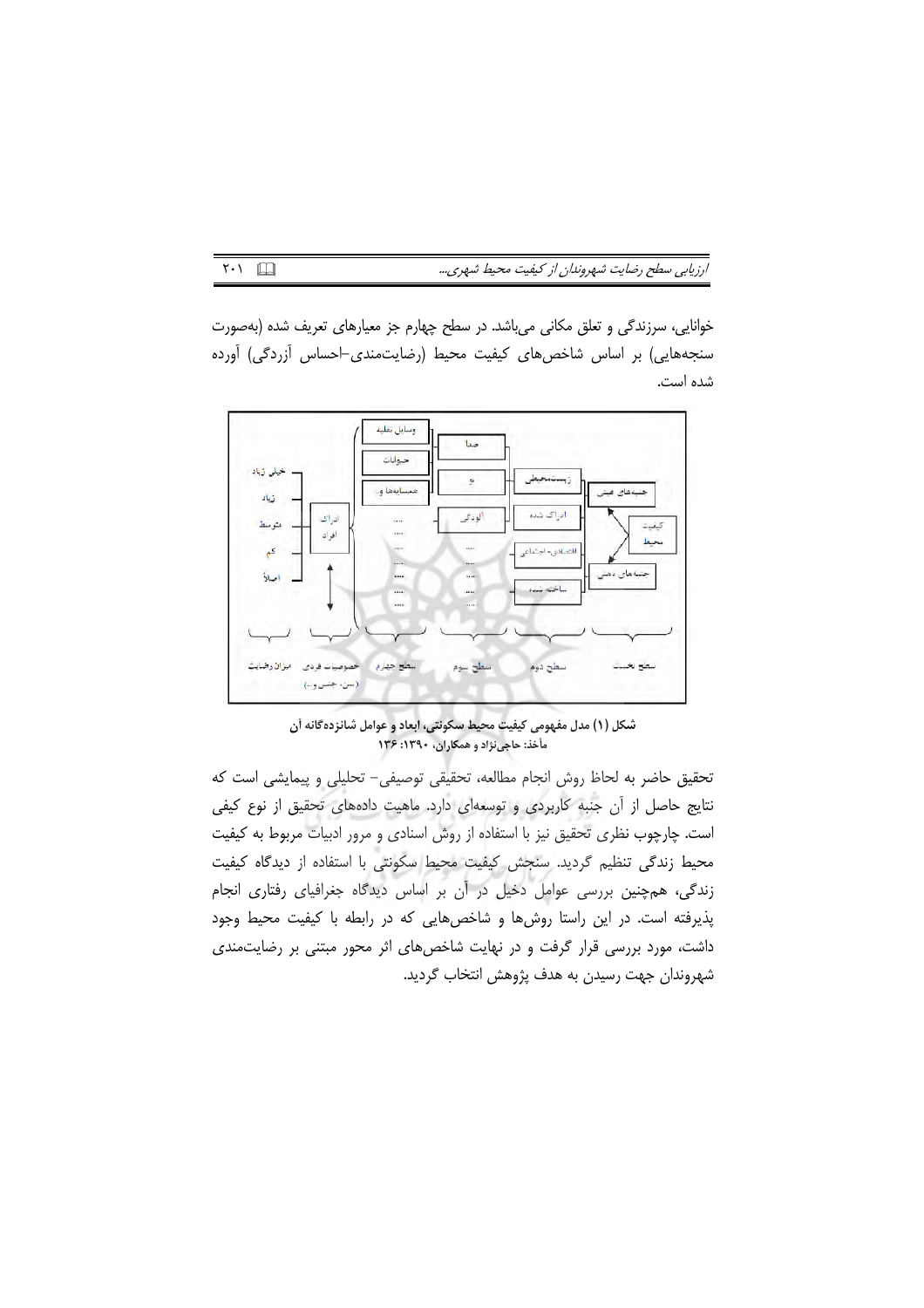| نشریه علمی ـ پژوهشی جغرافیا و برنامهریزی، شماره ۵۱ | $\Box$ $\vdots$ |  |  |
|----------------------------------------------------|-----------------|--|--|
|----------------------------------------------------|-----------------|--|--|

مدل ارزیابی کیفیت محیط با ایجاد نمودار درختی با روش تجزیهای (بالا به پایین) و در چهار سطح طراحی شد. سپس با شناخت محدوده مطالعاتی و انتخاب شهر تبریز که با توجه به عوامل مختلف (انتخاب شهر تبريز از طرف سازمان ملل بهعنوان زيباترين و توسعهيافتهترين شهر ایران در کنار انتخاب این شهر بهعنوان شهر سالم از طرف سازمان بهداشت جهانی با وجود مشکلات عدیده در شهر)، برای انجام تحقیق مناسب تشخیص داده شد و شناسایی ویژگی های این محدوده، بهمنظور تشخیص سطح رضایت شهروندان ساکن در مناطق دهگانه شهر تبریز، تحقیق در محل و انجام بررسیهای میدانی اقدام به جمعآوری دادههای مورد نياز گرديد.

جامعه آماری پژوهش را کلیه خانوارهای ساکن مناطق دهگانه کلان شهر تبریز تشکیل می دهند. با توجه به حجم بالای جامعه آماری تحقیق و عدم امکان گردآوری اطلاعات از تمامی اعضای جامعه، اقدام به نمونهگیری گردید. حجم نمونه مورد مطالعه بر اساس روش کوکران و با ضریب اطمینان ۹۵ درصد ۳۸۴ خانوار برآورد گردید. اعضای نمونه مورد بررسی نیز به روش نمونهگیری تصادفی ساده و متناسب با حجم جمعیتی زیر جامعههای مورد بررسی(مناطق دهگانه کلانشهر) انتخاب شدند. به این شکل که ابتدا با توجه به تعداد خانوارهای هر منطقه درصدی از حجم نمونه متناسب با تعداد خانوار همان منطقه تخصیص داده شد(جدول شماره ٢)، سيس در سطح هر منطقه از روش نمونه گيري تصادفي ساده جهت تعيين خانوارهاى نمونه استفاده گرديد.

| درصد             | حجم نمونه (خانوار) | تعداد حمعيت  | تعداد خانوار         | نام مناطق  | رديف |
|------------------|--------------------|--------------|----------------------|------------|------|
| $\delta \cdot V$ | ۵٨                 | Y11YY.       | $T\Lambda F\Delta$ . | منطقه ىک   |      |
| 1.75             | ٣٩                 | ۱۴۳۶۴۲       | 4.0                  | منطقه دو   | ۲    |
| VAT              | ۶۹                 | ۲۵۱۳۴۸       | ۵۵۸۶۵                | منطقه سه   | ٣    |
| ۲۲،۳۱            | ٨۶                 | ٣١٢٨۶٢       | ۵۷۰۷۱                | منطقه چهار | ۴    |
| ۸۵،۴             | ۱۸                 | ۶۴۲۵۶        | ۱۶۰۰۵                | منطقه ينج  | ۵    |
| ۶،۳۴             | ۲۴                 | <b>YYYYA</b> | ۱۶۰۶۱                | منطقه شش   | ۶    |
| <b>V.VA</b>      | ٣.                 | $1 - 9 - 20$ | ۲۱۶۱۱                | منطقه هفت  | ٧    |

جدول (۲) تعداد جمعیت و خانوار هریک از مناطق دهگانه کلانشهر تبریز و فراوانی توزیع پرسشنامه در أنها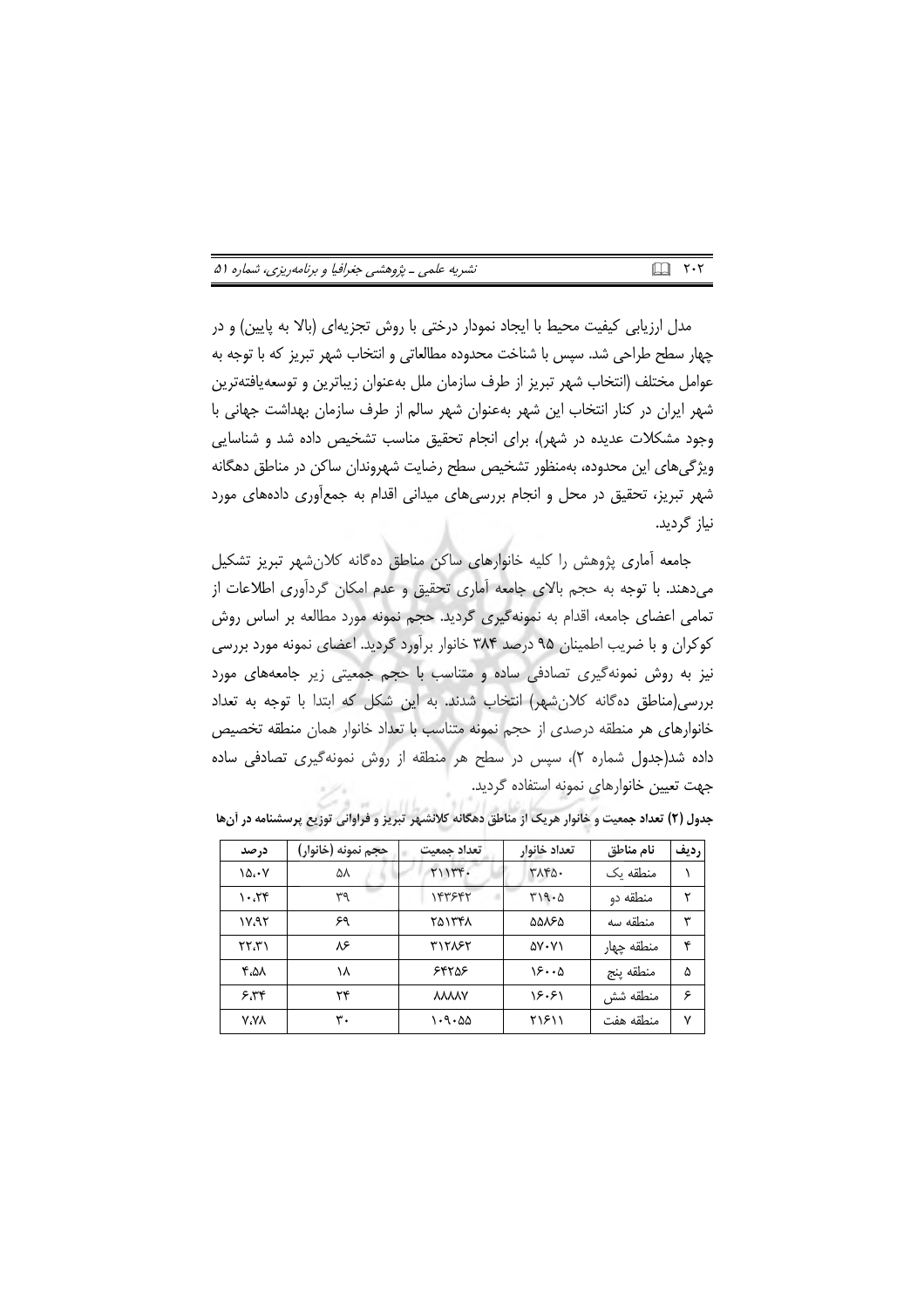$Y \cdot Y$ 

ارزیابی سطح رضایت شهروندان از کیفیت محیط شهری...

| ۲،۲۴      |     | ۳۱۴۳۸   | VVS9          | منطقه هشت |  |
|-----------|-----|---------|---------------|-----------|--|
| بدون ساكن |     |         |               | منطقه نه  |  |
| ۱۳،۵۱     | ۵۲  | 18948   | ٣۴۴۵٠         | منطقه ده  |  |
| ۱۰۰       | ۳۸۴ | 14.7178 | <b>TVATAV</b> | جمع       |  |

#### مأخذ: شهرداری تبریز، ۱۳۹۱

ارزش گذاری دادهها با استفاده از طیف پنج گزینهای لیکرت از رضایتمندی بسیار ضعیف تا رضایتمندی بسیار زیاد صورت پذیرفته است، وزن و ضریب اهمیت هر یک از معیارهای مورد ارزیابی نیز با بهرهگیری از روش دلفی فازی و مشارکت ده نفر از برنامهریزان شهری تعیین شدند. برای سنجش روایی پرسشنامه از سنجش روایی صوری (ذهنی)، نظرات کارشناسان و مطابقت با مطالعات قبلی و برای سنجش پایایی ابزار پرسشنامه نیز از شیوه پیش[زمون و محاسبه آلفای کرونباخ استفاده شده است. میزان آلفای حاصله برای ۴۰ پرسشنامه مقدماتی برابر با ۷۶/۰بود که بیش تر از حداقل تعریف شده برای آلفا (۰،۷) می باشد. به منظور تحلیل اطلاعات و دادههای گردآوری شده و ارزیابی مقایسهای و سطحبندی مناطق دهگانه کلانشهر تبریز از روش تصمیمگیری چندمعیاره شباهت به گزینه ایدهآل فازی (F.TOPSIS) (عطایی، ۱۳۸۹: ۴۵) و تحلیل خوشهای سلسله مراتبی (کلانتری، ۱۳۸۵: ۳۳۷) استفادهگردید.

### معرفي قلمرو جغرافيايي تحقيق

تبریز یکی از شهرهای بزرگ ایران و مرکز استان اَذربایجان شرقی است. این شهر بزرگترین شهر منطقه شمال غرب کشور و قطب اداری، ارتباطی، بازرگانی، سیاسی، صنعتی، فرهنگی و نظامی این منطقه شناخته میشود. براساس نتایج آخرین سرشماری مرکز آمار ایران در سال ۱۳۹۰، کلان شهر تبریز با جمعیتی بالغ بر ۱۴۹۴۹۹۸ نفر پنجمین شهر پرجمعیت ایران پس از شهرهای تهران، مشهد، اصفهان و کرج محسوب میگردد (نتايج تفصيلي سرشماري عمومي نفوس و مسكن، ١٣٩٠). شهر تبريز بر پايه آخرين تقسیمات اداری از ۱۰ منطقه شهرداری تشکیل شده است. منطقه چهار، با جمعیت ۳۱۲٬۸۶۵ نفر بیش ترین جمعیت و منطقه هشت با جمعیت ۳۱٬۴۳۸ نفر، کمترین جمعیت را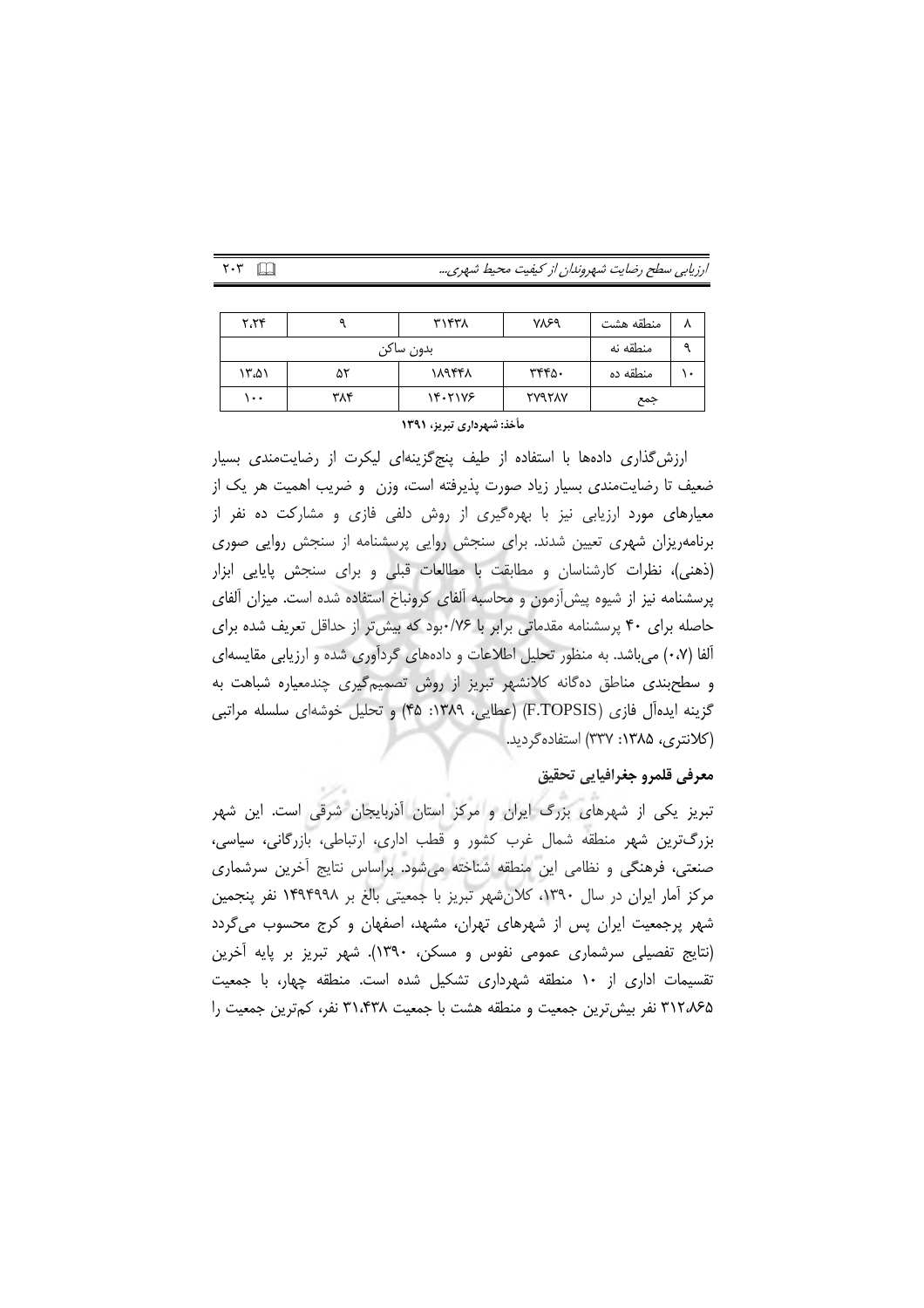| نشریه علمی ـ پژوهشی جغرافیا و برنامهریزی، شماره ۵۱ | ■ ۲۰۴ |  |  |
|----------------------------------------------------|-------|--|--|
|----------------------------------------------------|-------|--|--|

در بین مناطق دهگانه دارا می باشند. در بین این مناطق دهگانه، منطقه ۹، در حال حاضر خالی از سکنه میباشد. هدف از ایجاد شهرداری منطقه نه، بهبود وضعیت پروژههای عمرانی شهرداری تبریز نظیر شهرکهای آذران و خاوران در خارج از محدوده حوزه استحفاضی این شهرداری میباشد (پایگاه اطلاعرسانی شهرداری تبریز، ۱۳۹۰).



9- Dalkey  $10 -$ **RAND**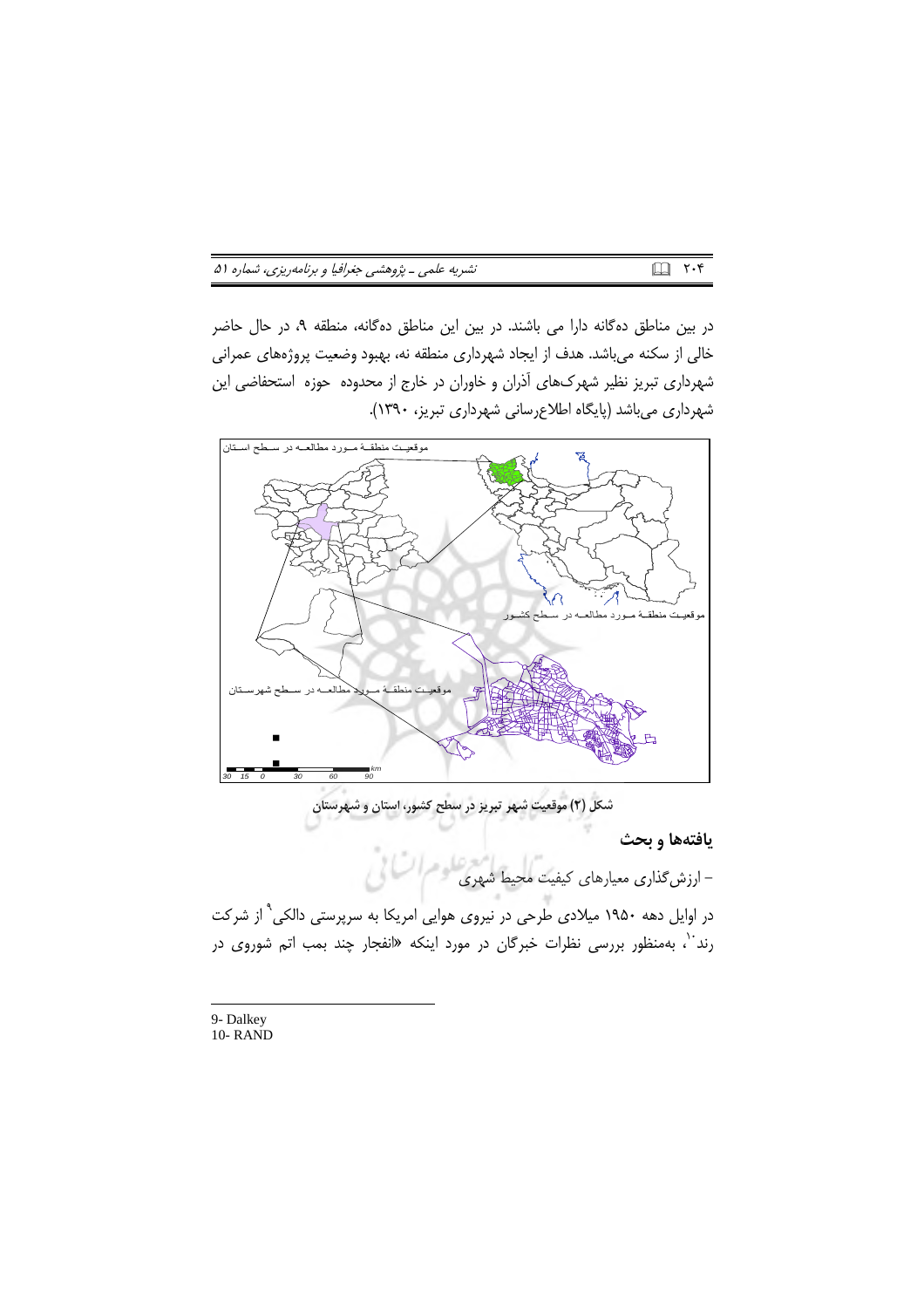### ارزیابی سطح رضایت شهروندان از کیفیت محیط شهری...

امریکا، موجب چه میزان خسارت در آن کشور میشود؟»، مشهور به پروژه «دلفی»<sup>۱۱</sup> گردید و از آنجا روشی موسوم به روش دلفی برای بررسی قضاوت خبرگان بهوجود آمد ( ,Dalkey 1963). هدف از این روش دسترسی به مطمئنترین توافق گروهی خبرگان در باره موضوعي خاص است كه با استفاده از پرسشنامه و نظرخواهي از خبرگان، به دفعات، با توجه به بازخورد حاصل از آنها صورت میپذیرد. در دنیای پیرامون ما استفاده از اعداد قطعی در حل مسائلی از جمله پیش بینی و سیاستگذاری، منجر به نتایجی خواهد شد که به دور از واقعیت هستند. این نکته موجب پدید آمدن روش دلفی فازی شد. منطق فازی تکنولوژی جدیدی است که شیوههایی را که برای طراحی و مدل سازی یک سیستم، نیازمند ریاضیات پیچیده و پیشرفته است، با استفاده از مقادیر زبانی و دانش فرد خبره جایگزین میسازد. تکنیک فازی دلفی بر مبنای تجربیات و نظرهای متخصصان یک علم استوار است. بنابراین نتایج به دست آمده از این روش می تواند رهیافت مناسبی برای ارزیابی اهمیت پارمترهای مؤثر بر یک پدیده یا مفهوم باشد (عطایی، ۱۳۸۹: ۱۹۸). روش دلفی فازی در دهه ۱۹۸۰ ميلادي توسط گافمن " و گويتا " ابداع شد (Cheng & Lin, 2002: 145). از آنجا كه تصمیمهای اتخاذ شده خبرگان بر اساس صلاحیت فردی آنان و بهشدت ذهنی است، لذا بهتر است دادمها بهجای اعداد قطعی با اعداد فازی نمایش داده شوند. مراحل اجرای روش دلفی فازی بهشرح زیر میباشد:

انتخاب خبرگان و تشریح مسأله برای آنها: تعداد شرکت کنندگان معمولاً کمتر از ۵۰ نفر و اکثراً ۱۰ تا ۲۰ نفر بوده است (Crisp, 1997: 99). در پژوهش حاضر تعداد خبرگان ١٠ نفر از متخصصان جغرافيا و برنامهريزي شهري انتخاب شدهاند.

تهیه پرسشنامه و ارسال آن برای متخصصان بهمنظور نظرسنجی از خبرگان: این مرحله نیز با مراجعه حضوری به محل کار متخصصان در شهر تبریز صورت گرفت. لذا جدول نهایی حاصل از نظرسنجی خبرگان بهصورت زیر تکمیل گردید:

- 11- Delphi
- 12- Gupta
- 13-Gaufman

 $Y \cdot \Delta$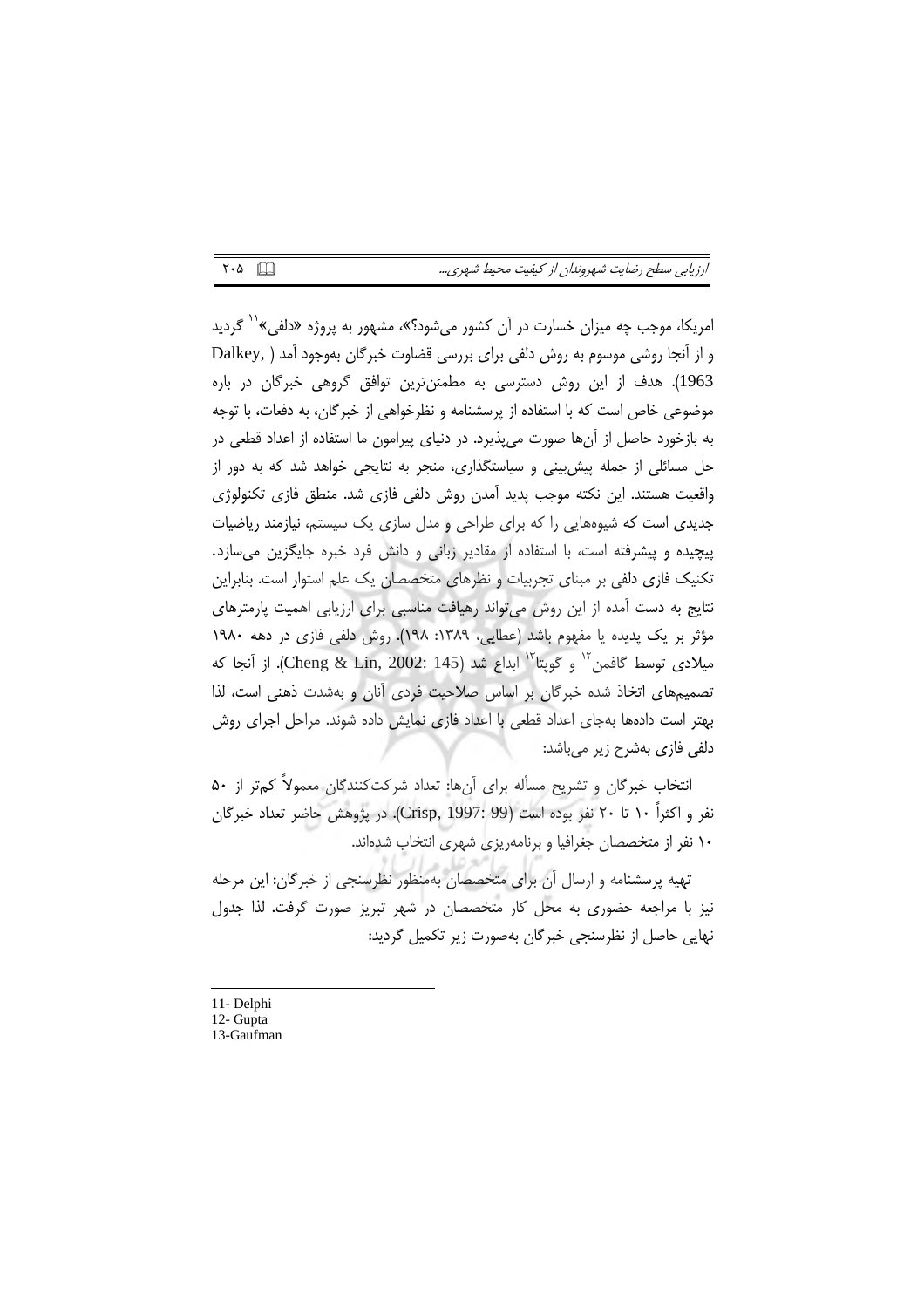|  | نشریه علمی ـ پژوهشی جغرافیا و برنامهریزی، شماره ۵۱ |  |
|--|----------------------------------------------------|--|
|--|----------------------------------------------------|--|

| ده | نه | هشت | هفت    | شش | پنج             | چهار         | سه           | دو        | یک | متخصصان<br>شاخصها |
|----|----|-----|--------|----|-----------------|--------------|--------------|-----------|----|-------------------|
| ٩  | γ  | ۶   | ۵      | ۶  | ۵               | ۶            | Υ            | ۶         | ٧  | صدا               |
| ٩  | ٧  | ۵   | λ      | ۶  | ۶               | Υ            | ٧            | ٧         | ٧  | بو                |
| ٩  | ٩  | ۶   | λ      | ٧  | ٨               | ٧            | ۶            | ٨         | ٩  | اَلودگی هوا       |
| ٩  | ٩  | ۶   | ٨      | ۴  | ۵               | $\mathsf{v}$ | ٨            | γ         | ۶  | زباله             |
| ۵  | ۶  | ٧   | ٧      | ۶  | ٧               | ۶            | ٧            | ۵         | ۵  | امنيت             |
| ٨  | ۵  | ۴   | ۵      | ۵  | ۵               | ۵            | ۵            | ۶         | ۴  | شلوغى             |
| ٨  | ۵  | ٧   | ٧      | ۶  | γ               | $\vee$       | ۶            | ۵         | ۵  | تسهيلات شهرى      |
| ۶  | ۶  | ٣   | ۴      | ٣  | ٣               | ۴            | ٣            | ٢         | ٣  | تعلق مكانى        |
| ۳  | ٧  | ۴   | ۴      | ٢  | ٣               | ٣            | ۴            | ٣         | ٢  | ساختمان ها        |
| ۶  | ٧  | λ   | $\vee$ | ۵  | ۶               | ۴            | ۴            | ٣         | ۵  | شبكة دسترسى       |
| ٩  | ٩  | ٧   | $\vee$ | ٩  | $\pmb{\lambda}$ | ٩            | ٨            | V         | ٧  | فضاى سبز          |
| ۵  | ۶  | ٣   | ۴      | ٣  | ٣               | ٣            | ۴            | ۴         | ۴  | روابط اجتماعي     |
| ۶  | ٧  | γ   | $\vee$ | ٩  | $\lambda$       | ٨            | $\mathsf{V}$ | $\lambda$ | ۶  | دسترسی به خدمات   |
| ۵  | γ  | ۵   | ۵      | ۶  | $\mathsf{V}$    | ۴            | ۵            | ۶         | ۴  | سرزندگی           |
| ۴  | ۶  | ۵   | ۵      | ۴  | ۴               | ٣            | ٣            | ۲         | ٢  | خوانايى           |
| ۵  | ۶  | ۶   | ۵      | ۴  | ۶               | ۵            | ۵            | ۴         | ۵  | نظم               |

جدول (٣) ماتریس امتیاز اولیه هر یک از شانزده معیار تشکیل دهنده کیفیت محیط از نظر خبرگان

 $\Box$  ۲۰۶

محاسبه اعداد فازي: براي محاسبة اعداد فازي (ājj) نظرهاي حاصل از نظرسنجي از خبرگان بهطور مستقیم مد نظر قرار میگیرند. اعداد فازی در این مرحله را میتوان بر اساس توابع عضویت مختلف همچون روش مثلثی محاسبه کرد. با توجه به مجموعه هدف در پژوهش حاضر (محاسبات مربوط بهروش مثلثی) محاسبهٔ اعداد فازی مثلثی در شکل زیر نشان داده شده است. در این حالت یک عدد فازی بهصورت روابط زیر تعریف می شود ( Lin :( $&$  Cheng, 2007: 18

> $\tilde{a}_{ij} = (a_{ij}, \delta_{ij}, \gamma_{ij})$  $a_{ij} = Min(\beta_{ijk})$  $\rightarrow$   $k = 1, 2, 3, ..., n$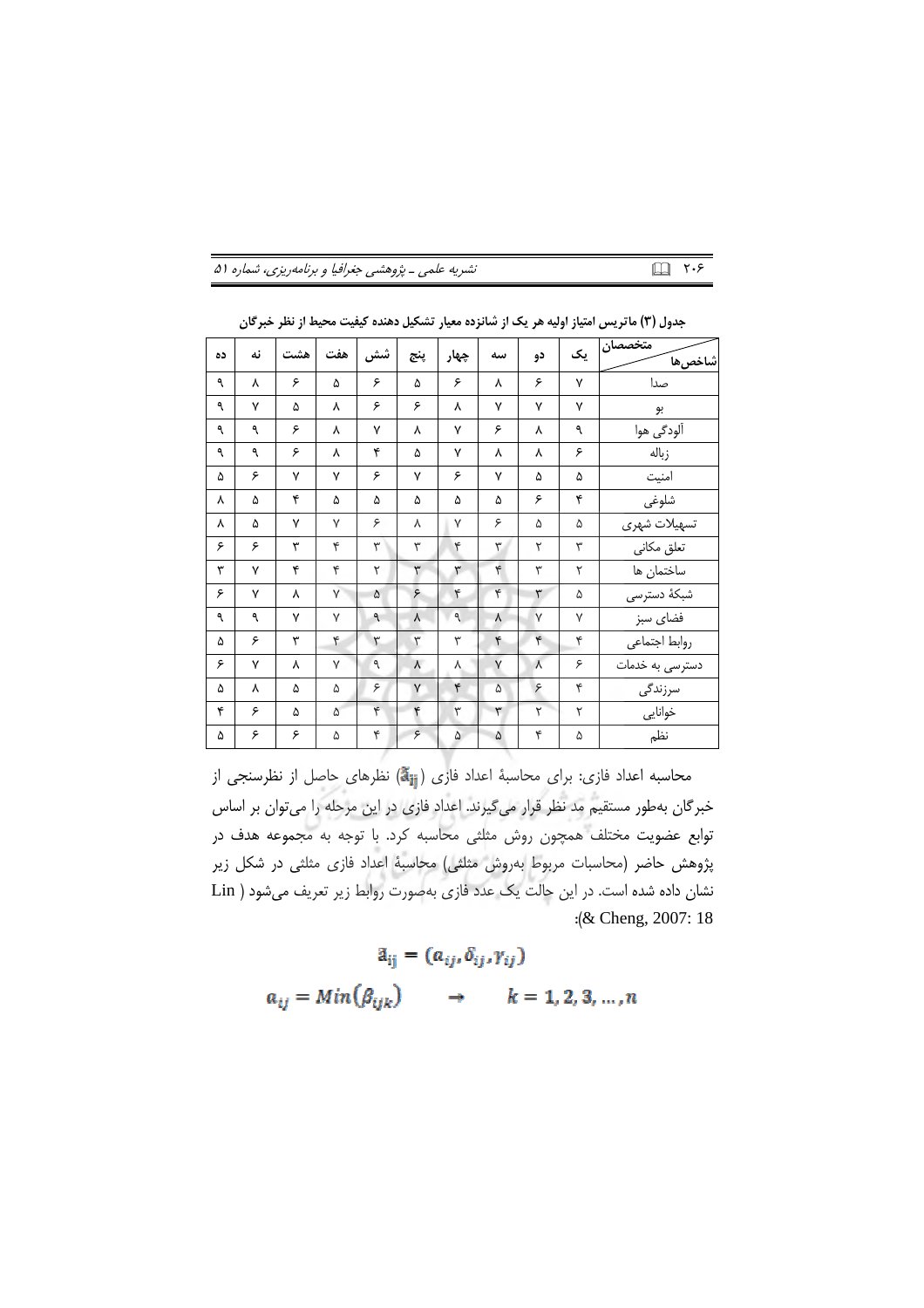ارزیابی سطح رضایت شهروندان از کیفیت محیط شهری...



تابع عضویت مثلثی در روش دلفی فازی با مقدار مثلثی

در روابط فوق  $\beta_{_{lik}}$ نشان(هنده اهمیت نسبی پارمتر  $\,$ i بر پارامتر  $\,$  از دیدگاه متخصص ام،  $\gamma_{ij}$  و  $\alpha_{ij}$ به ترتیب حد بالا و پایین نظرهای پرسششرشوندگان و  $\delta_{ij}$ میانگین نظرهای ${\rm k}$ پرسش شوندگان میباشد. بدیهی است که مولفههای عدد فازی بهگونهای تعریف شدهاند که:  $\alpha_{ij}\leq\delta_{ij}\leq\gamma$ باشد. در ضمن مقادیر این مؤلفهها در بازه  $\left[1\atop 0,9\right]$ تغییر می $\alpha_{ij}\leq\gamma_{ij}$  :

تشکیل ماتریس معکوس فازی: در این مرحله با توجه به اعداد فازی بهدست آمده در مرحله قبل، ماتریس مقایسه زوجی فازی بین پارامترهای مختلف بهشرح رابطه زیر تشکیل میشود (Lin & Cheng, 2007: 19):

$$
\forall i, j = 1, 2, 3, ..., n \qquad \tilde{A} = \begin{bmatrix} \tilde{a}_{ij} \end{bmatrix} \quad \tilde{a}_{ij} \times \tilde{a}_{ij} \cong 1
$$

محاسبه وزن فازي نسبي پارامترها: وزن نسبي پارامترها از روابط زير محاسبه ميشوند:

$$
Z_i = [\tilde{a}_{ij} \otimes ... \otimes \tilde{a}_{in}]^{\frac{1}{n}}
$$

$$
\tilde{W}_i = \frac{Z_i}{(Z_i \oplus ... \oplus Z_n)}
$$

 $Y \cdot Y$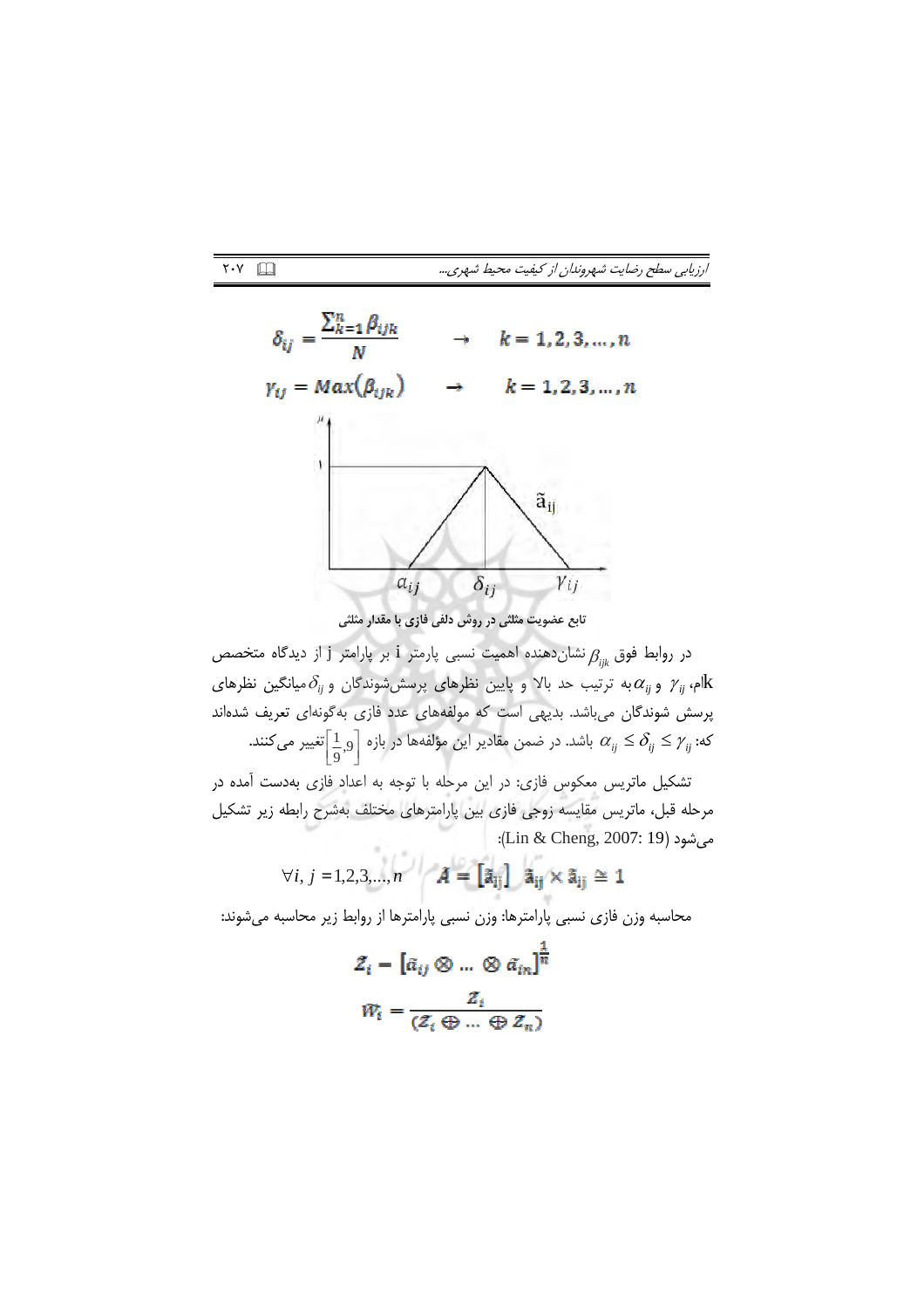| نشریه علمی ـ پژوهشی جغرافیا و برنامهریزی، شماره ۵۱ | ■ ۲۰۸ |
|----------------------------------------------------|-------|
|----------------------------------------------------|-------|

در جدول ۴، میتوان وزن نسبی فازی محاسبه شده برای هر یک از معیارهای رضایت از کیفیت محیط زندگی را مشاهده کرد:

| معيارها         | 2,                                                         | w,                                                                                      |
|-----------------|------------------------------------------------------------|-----------------------------------------------------------------------------------------|
| صدا             | (0.1001, 0.0001, 0.0001)                                   |                                                                                         |
| بو              | (0.481.771.049)                                            | $(\cdot \cdot \cdot \mathbf{Y} \cdot \cdot \cdot \wedge \cdot \cdot \cdot \vee)$        |
| آلودگی هوا      | (.9Yf.1.5557.197)                                          | $(*.*.*.*.*.*.**)$                                                                      |
| ز باله          | $(*. YVY \wedge \ldots Y \wedge \ldots \wedge Y)$          | $(\cdot \cdot \cdot \cdot \cdot \cdot \cdot \cdot \cdot \cdot \cdot \cdot \vee)$        |
| امنيت           | (0.861.1951.051)                                           | $(\cdot \cdot \cdot \forall \cdot \cdot \cdot \forall \cdot \cdot \cdot \land \forall)$ |
| شلوغي           | $(*519917.1.*54)$                                          | $(\cdot \cdot \cdot \tau \cdot \cdot \cdot \varepsilon \cdot \cdot \cdot \wedge \tau)$  |
| تسهيلات شهرى    | (1121.191.194)                                             | $(\cdot \cdot \cdot \forall \cdot \cdot \cdot \forall \cdot \cdot \cdot \land \Delta)$  |
| تعلق مكانى      | $(*.\text{YMA}.*\text{SYAA}.*\text{AY})$                   | $(\cdot\cdot\cdot\mathbf{Y}\cdot\cdot\cdot\mathbf{Y}\cdot\cdot\cdot)\cdot$              |
| ساختمان ها      | (1.751.579.1.51)                                           | $(\cdot\cdot\cdot\cdot\cdot\cdot\cdot\cdot\cdot))$                                      |
| شبكة دسترسى     | (110.111.1140.4)                                           |                                                                                         |
| فضاي سبز        | (1.417.1.014.1.114)                                        | $(*.**.919)$                                                                            |
| روابط اجتماعي   | $(*.Y \wedge Y \wedge \neg Y \wedge \neg Y \wedge \neg Y)$ | $(\cdot\cdot\cdot\mathbf{Y}\cdot\cdot\cdot\mathbf{Y}\cdot\cdot\cdot)\cdot$              |
| دسترسی به خدمات | $(*\lambda $A.1.***X.*Y")$                                 | $(*.*``.*``.*````$                                                                      |
| سرزندگی         | $(*5YK99Y\Lambda$ .۴۷۰)                                    | $(\cdot\cdot\cdot\mathbf{Y}\cdot\cdot\cdot\mathbf{S}\cdot\cdot\cdot\mathbf{Y})$         |
| خوانايي         | $(*.711.395.1.18)$                                         | $(\cdot\cdot\cdot\mathbf{Y} \cdot\cdot\cdot\mathbf{Y} \cdot\cdot\cdot)$                 |
| نظم             | $(*557907.1.779)$                                          |                                                                                         |

جدول (۴) وزن نسبی فازی محاسبه شده برای هر یک از معیارها

با استفاده از روش دلفی فازی میتوان حتی مقادیر قطعی وزنهای فازی بهدست آمده، را نیز برای معیارها محاسبه کرد، از آنجا که در پژوهش حاضر تحلیلهای تکمیلی بر اساس تکنیک شباهت به گزینه ایدهآل فازی صورت خواهد گرفت و نیاز به ارزش های فازی معیارها میباشیم، از تعیین وزنهای قطعی معیارها خودداری کرده و وزنهای فازی محاسبه شده را هدف قرار دادهایم.

- رضایت مندی ساکنان مناطق شهری کلانشهر تبریز از کیفیت محیط شهری كيفيت ذهني محيط افراد، مـىتواند متأثر از فاكـتورهاي فردي، اجتماعي– اقتصادي و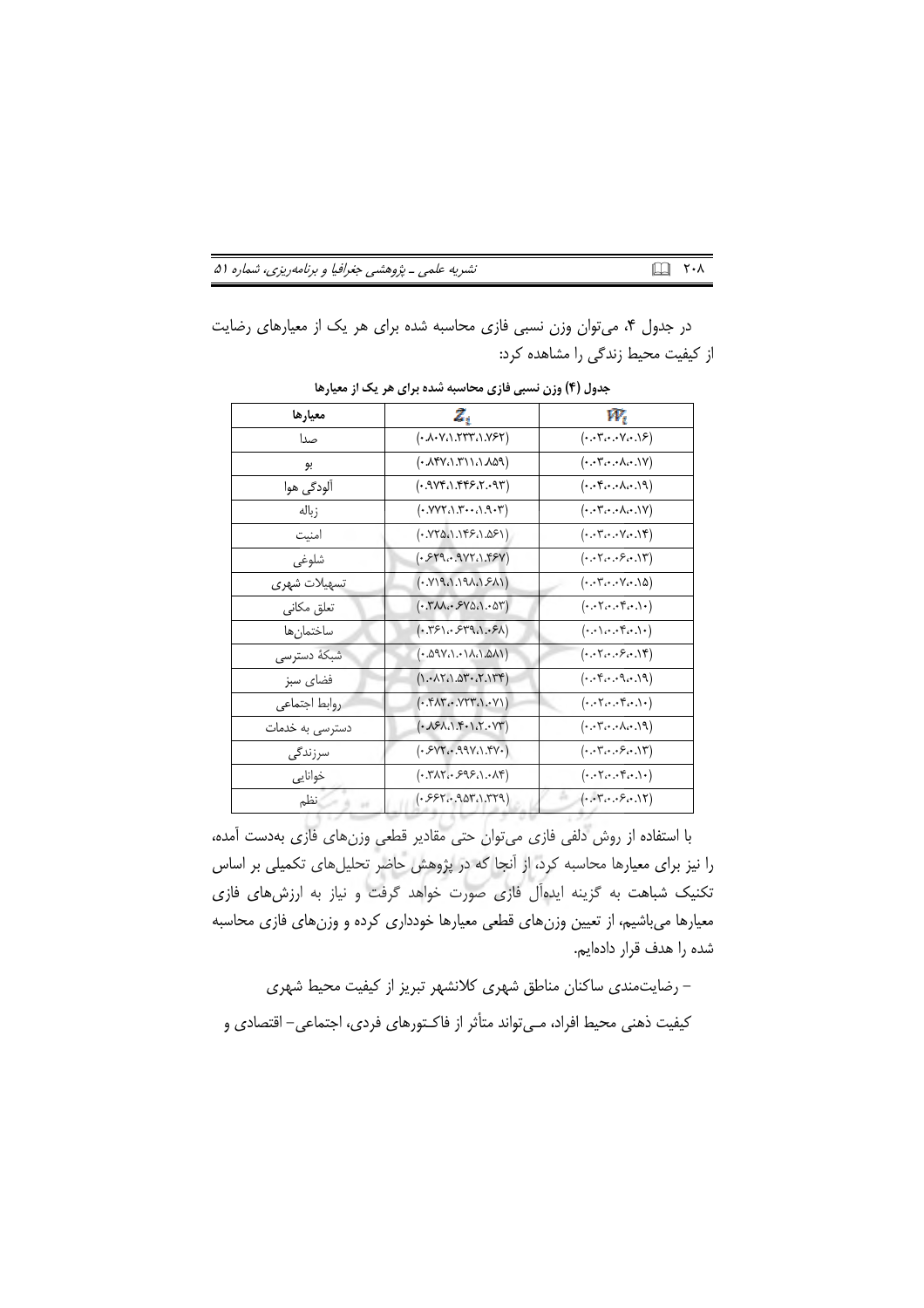| ارزيابي سطح رضايت شهروندان از كيفيت محيط شهري |  |  |  |  |  |  |
|-----------------------------------------------|--|--|--|--|--|--|
|-----------------------------------------------|--|--|--|--|--|--|

جمعیتشناختی باشد. در این راستا، بهمنظور بهدست آوردن میزان رضایتمندی شهروندان از کیفیت محیط و معیارهای منتخب، از آزمون T تک نمونهای<sup>۱۴</sup> استفاده شده است. با توجه به اینکه در جریان ابزار گردآوری دادهها از طیف گزینهای ۵ لیکرت استفاده و رتبههای ١ تا ۵ به پاسخ ها اختصاص داده شده و امتیاز ۱ نشان دهنده میزان بسیار کم رضایت مندی و امتیاز ۵ نشان دهنده بیش ترین حد رضایتمندی است. لذا عدد ۳ را می توان بهعنوان میانه نظری پاسخها انتخاب کرد. از این رو می توان میانگین امتیاز میزان رضایتمندی را با عدد ۳ مقایسه کرد. میانگین امتیاز شانزده معیار مورد بحث برای ساکنان مناطق کلانشهر، بدون در نظر گرفتن وزن معیارها، نشان میدهد که در بین نه منطقه شهری دارای ساکن مورد بررسی، منطقاً دو دارای میانگین بالاتر از حد میانه ۳٬۲۴ میباشد. پایینترین حد رضایتمندی از محیط نیز مربوط به مناطق یک، ده و هفت به ترتیب با ۵۱، ۲ ، ۲٬۴۹ و ۲٬۴۷ امتیاز می باشند.

تعيين ميزان رضايت ساكنان مناطق مختلف كلان شهر تبريز بر اساس أنچه نظرات کارشناسان امر برنامهریزی مجتمعهای زیستی در ارتباط با شاخصهای مورد بحث و دادههای گرد آمده از ساکنان هر منطقه بوده، با به کار گیری روش شباهت به گزینه ایدهآل فازی صورت گرفت. از آنجا که در انجام تحلیل بر اساس روشهای فازی، نیاز به دادههای فازی می باشد، لذا در این باره عدد فازی مثلثی برای تحلیل بهصورتی که در بردار زیر نشان دادہ مے شود، بیان شدہاند:



نمایش گرافیکی میزان رضایت پرسش شوندگان از محیط ساخته شده در حالت فازی

 $Y.9$ 

<sup>14 -</sup> One- Sample T Test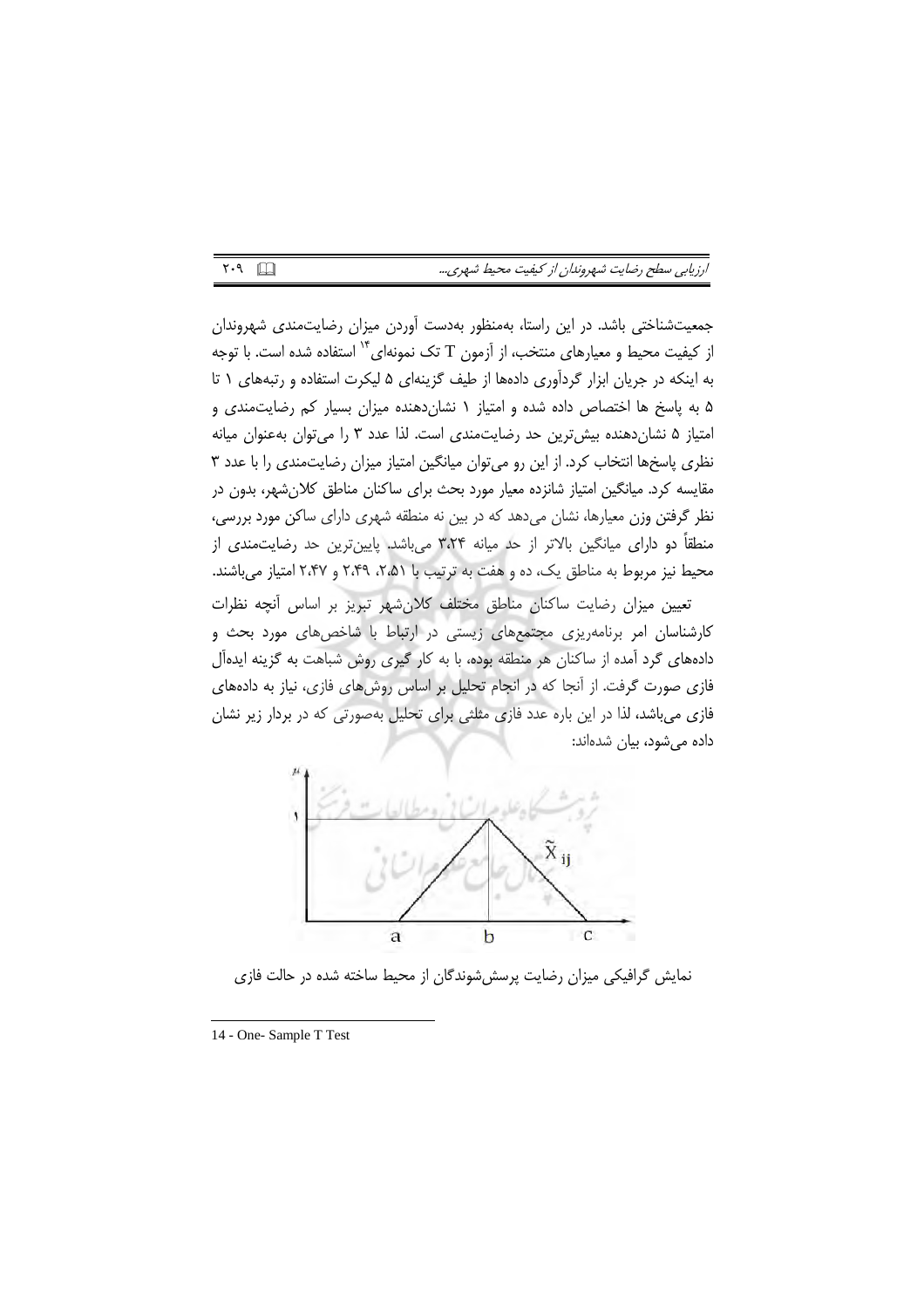نشریه علمی ـ پژوهشی جغرافیا و برنامهریزی، شماره ۵۱

 $\bar{X}_{ii} = (a, b, c)$  $a = Min{x_1, x_2, ..., x_n}$  $b = \frac{x_1 + x_2 + \dots + x_n}{N}$  $c = Max\{x_1, x_2, ..., x_n\}$ 

همان گونه كه بيان آن نيز گذشت، به منظور مقايس 1 گزينهها (مناطق)، در ارتباط با معیارها (عوامل شانزدهگانه) از دادههای گردآمده استفاده شده است که درجه عضویت هر کدام در نمودار فوق نشان داده شده است. بهعبارت سادهتر پژوهش حاضر در ارتباط با معیارهای مختلف در مناطق شهری بهصورت منفک کمترین میزان رضایت را a، بیش ترین میزان رضایت را c و میانگین نظرات را b در نظر گرفته است. لذا دادههای گرد آمده فازی از سطح مناطق شهری کلان شهر تبریز بهصورت جدول شماره ۵ و ۶، تدوین گردید:

.<br>جدول (٥) دادههای فازی اولیه گردآمده از سطح مناطق دهگانه کلانشبهر تبریز در ارتباط با میزان رضایت از كيفيت محيط شهرى

| تعلق مكانى                                                | تسهيلات              | شلوغي                                                         | امنيت                            | زباله                                      | الودگي                           | بو                     | صدا                                     |      |
|-----------------------------------------------------------|----------------------|---------------------------------------------------------------|----------------------------------|--------------------------------------------|----------------------------------|------------------------|-----------------------------------------|------|
| $(Y,Y,Y,\Delta)$                                          | (1.7.7)              | (1.11.7)                                                      | (1.7.94)                         | (1.7.00.0)                                 | (1.750.0)                        | (1.7.5)                | (1.7.fA.0)                              | یک   |
| $(1.7.7 \cdot \omega)$                                    | (1.7.1.0)            | (1.7.75.0)                                                    | (1.7.17.0)                       | $( \lambda, \lambda, \lambda, \lambda)$    | (6.7.7.7)                        | (1.7.7.6)              | (5.5.9a)                                | دو   |
| (1.711.0)                                                 | (0.117.7)            | (0.36.7)                                                      | (1.7.17.0)                       | $(\lambda, \Upsilon, \Lambda \vee \Delta)$ | (1.7.57.f)                       | (0.11.1)               | $(Y,Y,S_{\omega,\Delta})$               | سه   |
| (0.7.7.7)                                                 | (1.5.01)             | $( \lambda \mathcal{F} \mathcal{S} \mathcal{A} \mathcal{A} )$ | (1.7.19.5)                       | (1.754.0)                                  | (1.7.79.4)                       | (0.5.42)               | (1.7.9a)                                | چهار |
| (1.7.95.0)                                                | (1.7.11.0)           | (1.7.27.2)                                                    | $(1.7.9A_0)$                     | (1.7.97.4)                                 | $(Y,Y,\cdot;\mathcal{S},\Delta)$ | (1.7.75.0)             | (6.7.99.2)                              | پنج  |
| (0.7.01.0)                                                | $(1.7.YY,\Delta)$    | $( \lambda \cdot \lambda \cdot \lambda \cdot \Delta)$         | (1.7.11.0)                       | (0.1Y.1)                                   | (1.7.79f)                        | (1.7.75.0)             | (5.7.75.0)                              | شش   |
| (1.7.19.0)                                                | (1.7.75f)            | $(0.7.7\lambda \alpha)$                                       | (1.7.99)                         | (0.22.7)                                   | $(1.7.7\lambda_0)$               | (1.1.9Y)               | (1.7.1.1)                               | هفت  |
| $(\uparrow \, \uparrow \, \cdot \, \lozenge \, \lozenge)$ | $(0.7.7)$ . $\omega$ | (1.7.7V.f)                                                    | $( \lambda, \tau, \tau, \delta)$ | (1.7.1Y <sub>6</sub> )                     | (1.1.90.8)                       | $(0.7.9 \cdot \omega)$ | (1.7.79.0)                              | هشت  |
|                                                           |                      |                                                               |                                  |                                            |                                  |                        | فاقد نمونه                              | نه   |
| (1.7.11.0)                                                | (1.7.17.7)           | (0.7.7.7)                                                     | (1.7.77.5)                       | (1.7.11.f)                                 | (Y, Y, Y, Y)                     | (1.131.5)              | $( \lambda, \lambda, \lambda, \lambda)$ | ده   |

 $\Box$   $\Upsilon$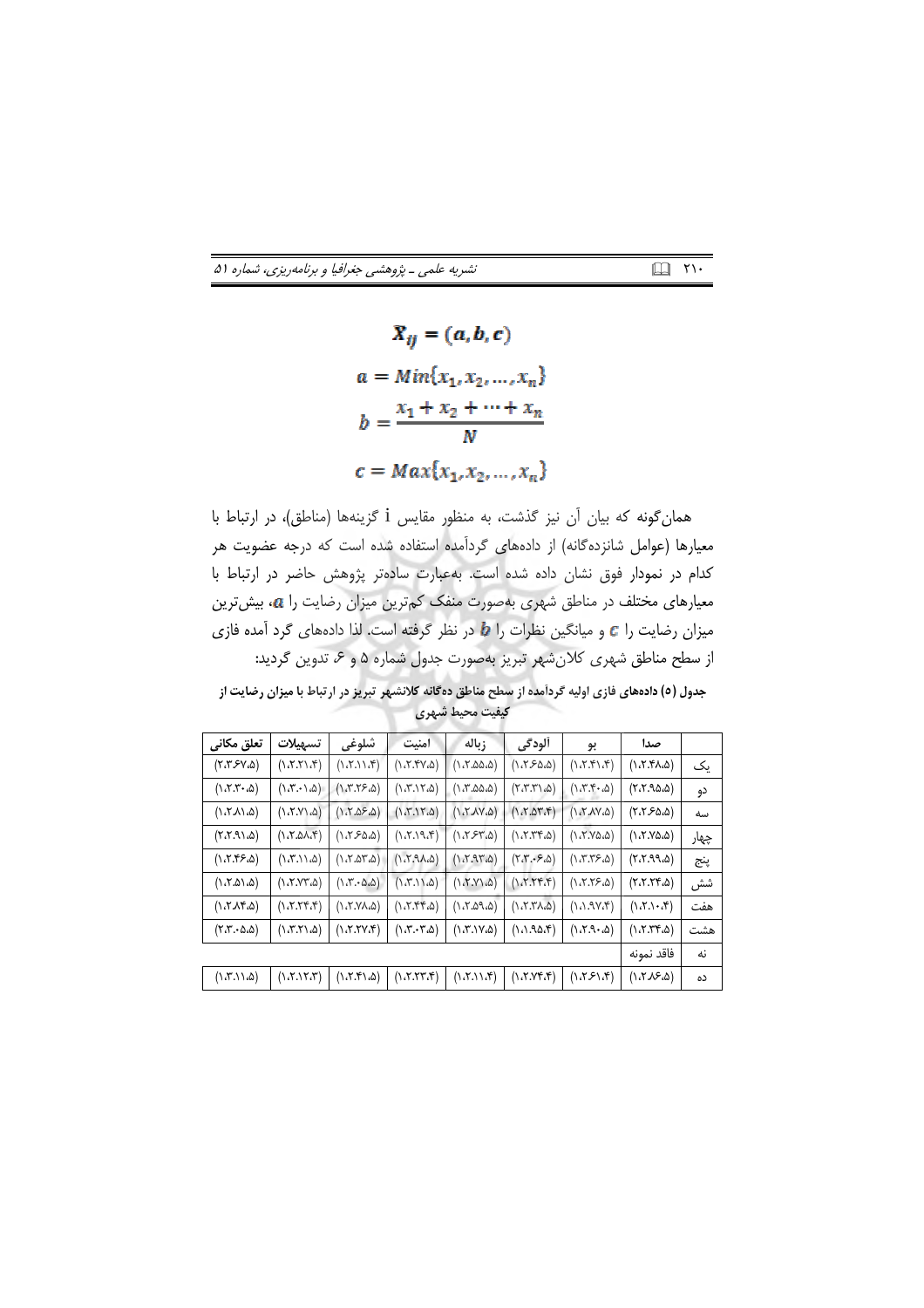| ارزیابی سطح رضایت شهروندان از کیفیت محیط شهری |  |  |  |
|-----------------------------------------------|--|--|--|
|-----------------------------------------------|--|--|--|

|                     | جدول (٦) ادامهٔ دادههای فازی اولیه گرداًمده از سطح مناطق دهگانه کلانشهر تبریز در ارتباط با میزان |
|---------------------|--------------------------------------------------------------------------------------------------|
| رضایت از کیفیت محیط |                                                                                                  |

| نظم                                                  | خوانايي                                 | سرزندگی                   | ساختمان                                          | ادسترسی خدمات                                        | فضاي سبز  روابط اجتماعي               |                                                      | دسترسى                 |      |
|------------------------------------------------------|-----------------------------------------|---------------------------|--------------------------------------------------|------------------------------------------------------|---------------------------------------|------------------------------------------------------|------------------------|------|
| (1.7.98.5)                                           | (1.7.57.4)                              | (1.7.55)                  | (1.7.70.8)                                       | (1.7.97.8)                                           | $(\lambda, \gamma, \gamma, \gamma)$   | (1.7.57)                                             | (1.7.57)               | ىك   |
| $( \lambda \cdot \nabla \cdot \nabla \cdot \Delta )$ | (1.7.77.4)                              | (1.7.27.2)                | $(\uparrow,\uparrow,\uparrow,\uparrow,\uparrow)$ | (1.7.57.0)                                           | (1.751.8)                             | (5.7.97.2)                                           | (7.751.2)              | دو   |
| $(1.7.f\Delta \Delta)$                               | $(\lambda$ . Y. Y $\approx$ $\lambda$ ) | (1.7.25.4)                | (1.7.27.2)                                       | $(\Delta, \Lambda, \Lambda, \delta)$                 | (1.750.8)                             | (1.7.77.0)                                           | (1.719a)               | سه   |
| (1.7.71.7)                                           | (1.5.54)                                | (0.7.7)                   | (1.7.99.7)                                       | (1.7.97.f)                                           | $(\lambda$ . Y $\lambda$ Y $\Delta$ ) | (1.7.77.5)                                           | (1.58a)                | چهار |
| (1.7.17.8)                                           | $( \lambda$ .Y.Y $\Delta$ . $\Delta$    | (0.5937)                  | $(\Delta P \Lambda^* \Lambda)$                   | (1.7.97a)                                            | $(1.7.1V_*)$                          | (1.7.94)                                             | (1.751.0)              | پنج  |
| $( \lambda \mathcal{F}.9 \lambda \omega )$           | (1.7.51.4)                              | $(1.7.0V_0)$              | $(\Delta P^2.7)$                                 | (1.7.57)                                             | $(1.7.7A_0)$                          | $(0.7.0)\omega$                                      | (1.7.YY <sub>a</sub> ) | شش   |
| (1.757.0)                                            | (0.7.01.0)                              | (7.77.7)                  | $(\Delta P, \Delta P, \Delta)$                   | $( \lambda \cdot \lambda \cdot \lambda \cdot \tau )$ | (0.7.19a)                             | (1.759.2)                                            | (1.7.99a)              | هفت  |
| (1.7.19.0)                                           | (1.7.27.2)                              | (1.7.79)                  | (1.751.0)                                        | (1.7.1Y <sub>0</sub> )                               | (1.757.0)                             | $(1.1 \lambda \cdot \lambda^2)$                      | (1.7.77.5)             | هشت  |
| فاقد نمونه                                           |                                         |                           |                                                  |                                                      |                                       |                                                      | نه                     |      |
| (1.7.97.9)                                           | (1.7.77.f)                              | $(1.7.17.1)$ $(0.97.7.1)$ |                                                  | (1.7.17.5)                                           | (1.7.97.0)                            | $( \lambda \cdot \lambda \cdot \Delta \vee \Delta )$ | (1.7.51.5)             | ده   |

از آوردن محاسبات و جداول مربوط به هر ماتریس خودداری و سعی میشود خروجی نتایج حاصل از تحلیل دادههای گردآوری شده با استفاده از روش شباهت به گزینه ایدهآل فازی در جدول شماره- ۷، آورده شود:

| سطح رضايت نسبى  | شاخص شباهت به ایدهآل | حل ضدايدهأل           | حل ايدهآل    | مناطق شهري تبريز |
|-----------------|----------------------|-----------------------|--------------|------------------|
|                 | . . rara             | 1.7.79                | $\gamma$ ۵۷۳ | منطقهٔ دو        |
| رضايت قابل قبول | ۰.۴۴۲۸               | $\lambda$ . $\lambda$ | ۱۶۱۳۶        | منطقهٔ ينج       |
|                 | .557                 | 1.5591                | 557AT        | منطقهٔ سه        |
|                 | .550                 | 1.5084                | 1.541        | منطقهٔ شش        |
|                 | .57Y                 | 1.550                 | ۱.۶۴۴۱       | منطقهٔ هشت       |
| رضايت متوسط     | .5517                | $1.5 - \Delta 5$      | ۱.۶۵۶۲       | منطقهٔ هفت       |
|                 | .511                 | ۱.۱۸۶۹                | ۱.۶۴۷۵       | منطقهٔ چهار      |
| رضايت پايين     | ۰.۴۰۸۹               | ۱.۱۴۶۱                | ۱.۶۵۶۶       | منطقهٔ یک        |
|                 | $\cdot$              | ۱.۱۱۳                 | ۱.۶۶۳۸       | منطقهٔ ده        |
|                 | منطقهٔ نه            |                       |              |                  |

جدول (Y) نتايج نـهايي امتياز رضايت شـهروندان مناطق دهگانه كلانشـهر تبريز با استفاده از F.TOPSIS

.<br>مأخذ: محاسبا*ت* تحقيق

 $\mathsf{r} \cap \mathbb{R}$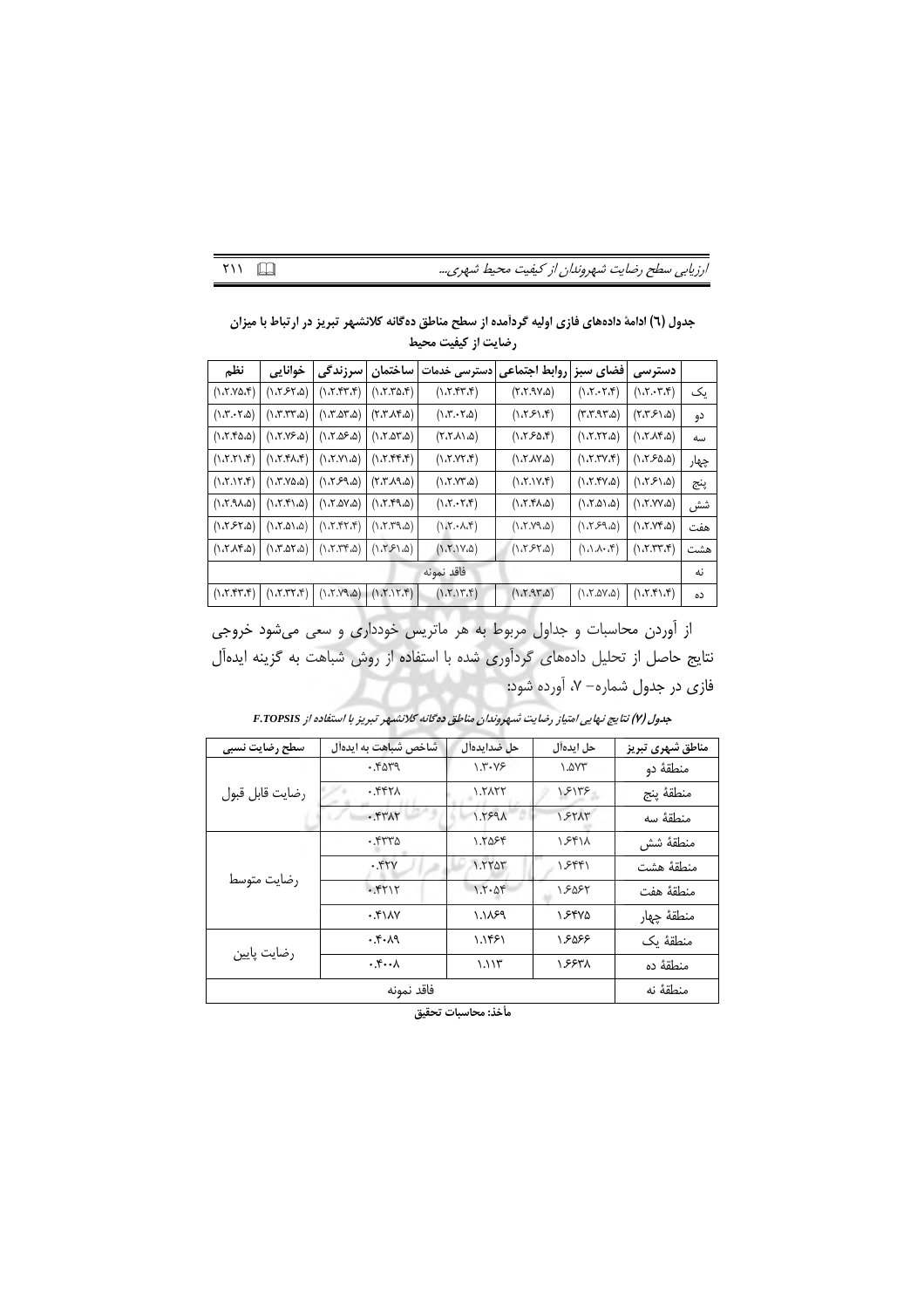| نشریه علمی ـ پژوهشی جغرافیا و برنامهریزی، شماره ۵۱ | 口 ハイ |
|----------------------------------------------------|------|
|----------------------------------------------------|------|

در مجموع امتیاز نهایی سطح رضایت شهروندان ساکن در از محیط سکونتی خود با استفاده از روش تحلیل خوشهای در سه سطح (رضایت قابل قبول، رضایت متوسط و رضایت پایین) تشخیص داده شد. در ارتباط با سطح رضایت شهروندان از کیفیت محیط زندگی خود در محدوده مورد مطالعه بهترتیب مناطق شهری دو، پنج و سه، که مجموعاً ٣٢،٧۴ درصد جمعیت كلانشهر تبریز را در خود جای داده است سه عضو سطح رضایتی بالا را شکل میدهد.

در این مطالعه سطح دوم رضایت از محیط شهری، بهعنوان رضایت متوسط شناسایی شده است که بهترتیب مناطق شش، هشت، هفت و چهار در این گروه عضویت دارند که از میزان رضایت آنها کاسته میشود. چهار منطقه مذکور مجموعاً ۳۸٬۶۷ درصد از شهروندان ساکن در مناطق دهگانه تبریز را شامل می شود.

پایینترین سطح رضایت شهروندان از کیفیت محیط شهری ایجاد شده، در منطقه یک و ده شناسایی شده است که سطح رضایت پایینتر از حد متوسط را نشان میدهد، این دو منطقه ۲۸٬۵۸ درصد از ساکنان کلانشهر تبریز را شامل میشوند.

ثروبث كاهلوم الساني ومطالعات فريخي

ربال جامع علوم اتنانى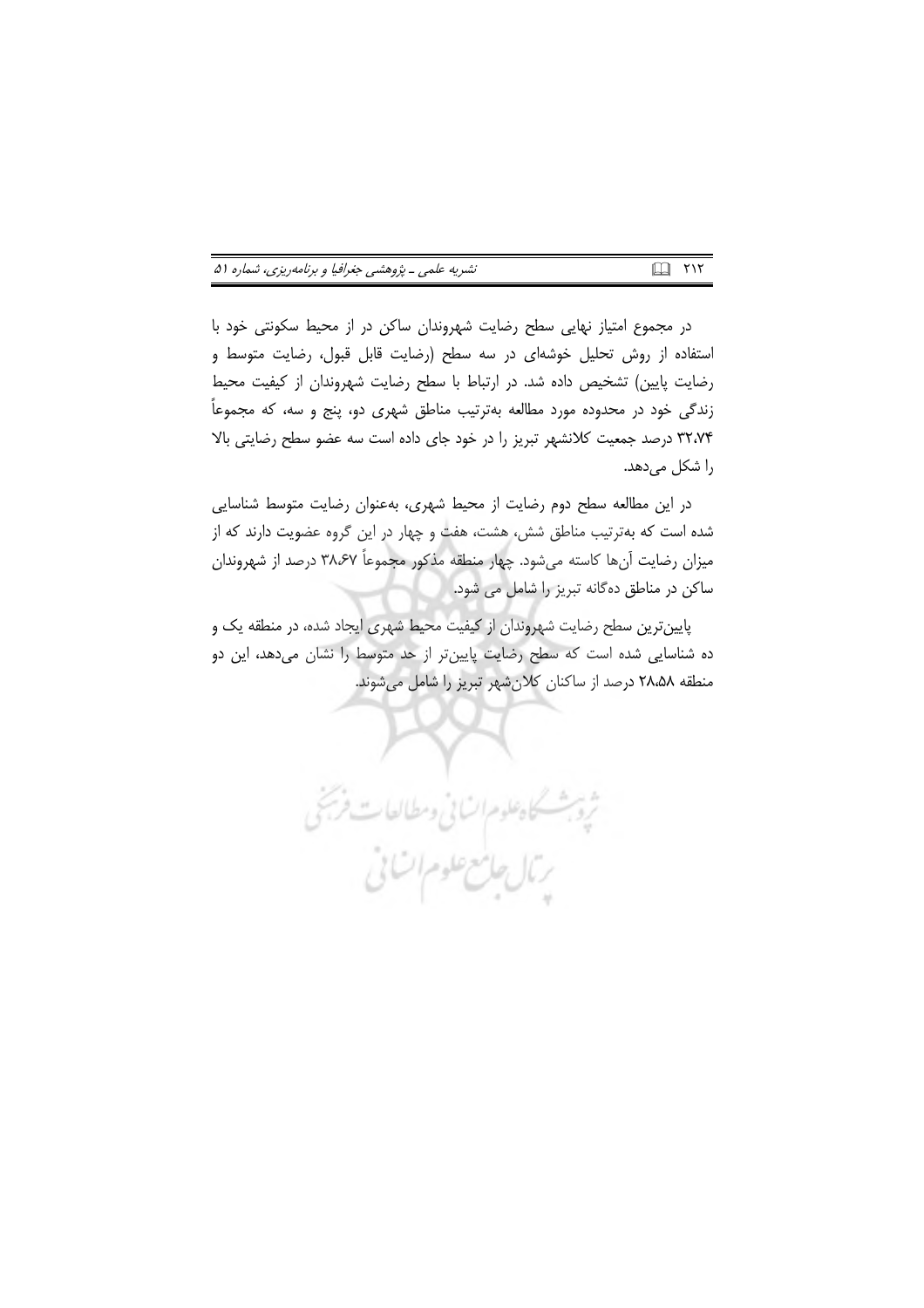### ارزيابي سطح رضايت شهروندان از كيفيت محيط شهري...

46  $\ddot{6}$  $\frac{1}{2}$ راهنمای نقش لطوح مختلسف رظ فاقسط

شکل (۳) نقشه سطوح رضایت شهروندان ساکن در مناطق مختلف کلانشهر تبریز

محققان بعد از مشخص شدن نتايج پژوهش، جهت مشخصتر شدن درستي اين نتايج، به مناطق دهگانه تبریز مراجعت نمودند. در این برداشتهای میدانی مشخص گردید که مناطق ١ و ١٠ ( مناطق داراى كمترين رضايت مندى)، از مناطق جاذب مهاجران روستايى به شمار میرود. مهاجران روستایی بهعلت فقر، آگاهی کم از شیوه شهرنشینی و… به زندگی در محیط با کیفیت پایین و محقر تن میدهند و برأیند این موضوع، ایجاد مناطق حاشیهنشین (سکونتگاههای غیررسمی) با پایین ترین کیفیت است. همچنین در بخشهایی از مناطق ۶ و ۷ نیز این موضوع بهصورت کمتر قابل مشاهده است. در واقع سکونتگاههای غیررسمی بیشتر بهخاطر شهری شدن فقر بروز میکند. فقر هم صرفاً مادی و اقتصادی نیست بلکه ابعاد فقر شامل: بهداشت، استغال و درآمد، آموزش، امنیت و همچنین مشارکت اقشار و گروههای کم درآمد در برنامهریزی نیز می باشد. همچنین خدمات رسانی شهرداری نیز در این مناطق، به مانند مناطق ۳، ۲ و ۵ نیست. در سالهای اخیر، شهرداری با همکاری

TIT 国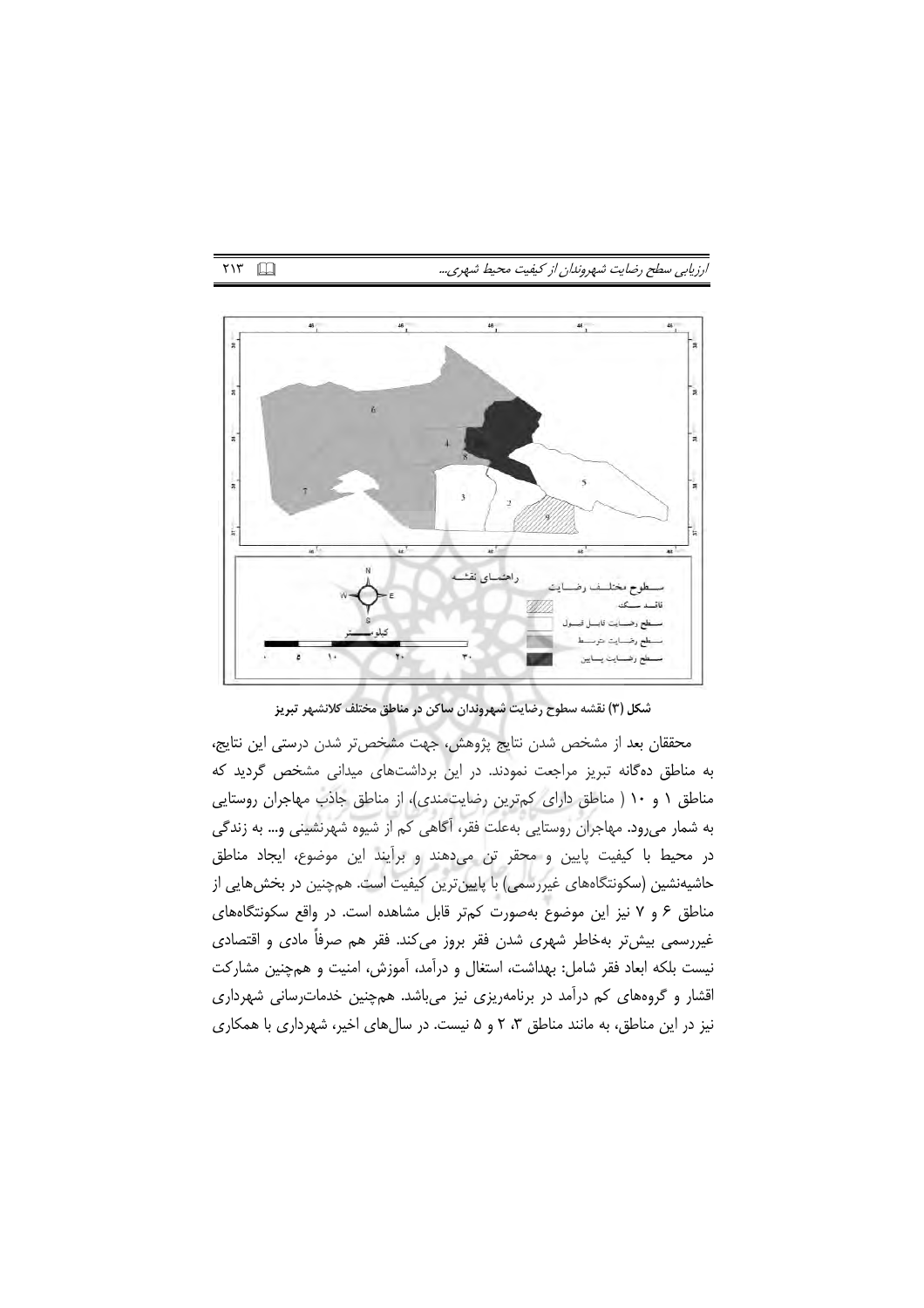|  |  |  |  |  | نشریه علمی ـ پژوهشی جغرافیا و برنامهریزی، شماره ۵۱ |  |  |  |
|--|--|--|--|--|----------------------------------------------------|--|--|--|
|--|--|--|--|--|----------------------------------------------------|--|--|--|

سرمایهگذاران داخلی و خارجی، اقدام به تأسیس مراکز خرید، هاییر مارکتها و فضاهای سبز و … در مناطق ۲ و ۵ کرده است که این موارد یکی از دلایل افزایش رضایتمندی از كيفيت محيط سكونتي مي تواند باشد.

### نتيجه گيري

نتایج پژهش نشان داد که در مجموع میزان رضایت شهروندان ساکن در مناطق دهگانه شهرداری تبریز در حد مطلوبی قرار ندارد. بر اساس تقسیمبندی صورت گرفته از طریق تحلیل خوشهای تنها سه منطقه از مناطق شهری دارای رضایت قابل قبول بودند ذکر این نکته حائز اهمیت میباشد که سطوح رضایت در مناطق شهری و برتری هر یک لزوماً شرایط بهتر محیط را در مناطق مورد نظر تداعی نمی کند و این برتری ها به صورت نسبی قابلیت پذیرش را دارند. بر این اساس مناطق ۲، ۵ و ۳ شهرداری تبریز بهترتیب در بین ۳ سطح مذکور بهترین شرایط را از نظر رضایتمندی از کیفیت محیط زندگی دارا می باشند و در سطح اول قرار می گیرند. از دلایل عینی نتیجه بهدست آمده می توان به سرانه بالای فضای سبز، شبکه دسترسی مناسب، کمبود ترافیک و نو بودن بافت و خوش آب و هوا بودن (دور بودن از منابع آلاینده هوا که در غرب و جنوبغربی تبریز واقع میباشند) و در نتیجه رعایت اصول شهرسازی در این مناطق اشاره کرد. سطح ۲ پژوهش حاضر که مربوط به سطح متوسط میزان رضایت مندی است شامل مناطق شش، هشت، هفت و چهار (بهترتیب میزان رضایت) میشود. مناطق مذکور بهدلیل واقع شدن در محدودههای غربی، جنوب غربی و مرکزی از نظر بعضی شاخصها از جمله آلودگی هوا (بهدلیل نزدیکی به منابع آلاینده)، که در مناطق ۶، ۷ و ۴ وجود کارخانجات و پالایشگاهها، پتروشیمی و … و منطقه ۸ بهدلیل حجم زیاد خودروها و شلوغی زیاد و ترافیک سنگین، از نظر این شاخصها سطح رضایتمندی نسبت به سطح یک در سطح پایینتری است. همچنین به موارد مذکور می توان شاخصهایی از جمله واقع شدن این مناطق در بافتهای قدیمی و فرسوده شهر و عدم وجود سیمای شهری مناسب و نظم بصری را ذکر کرد. از مزایای این مناطق نیز می توان به واقع شدن در مناطق مرکزی شهر، دسترسی بهتر به خدمات و تسهیلات شهری و وجود روابط اجتماعی قوی تر نسبت به سطوح دیگر اشاره کرد.

 $\Box$   $\Upsilon \Vdash$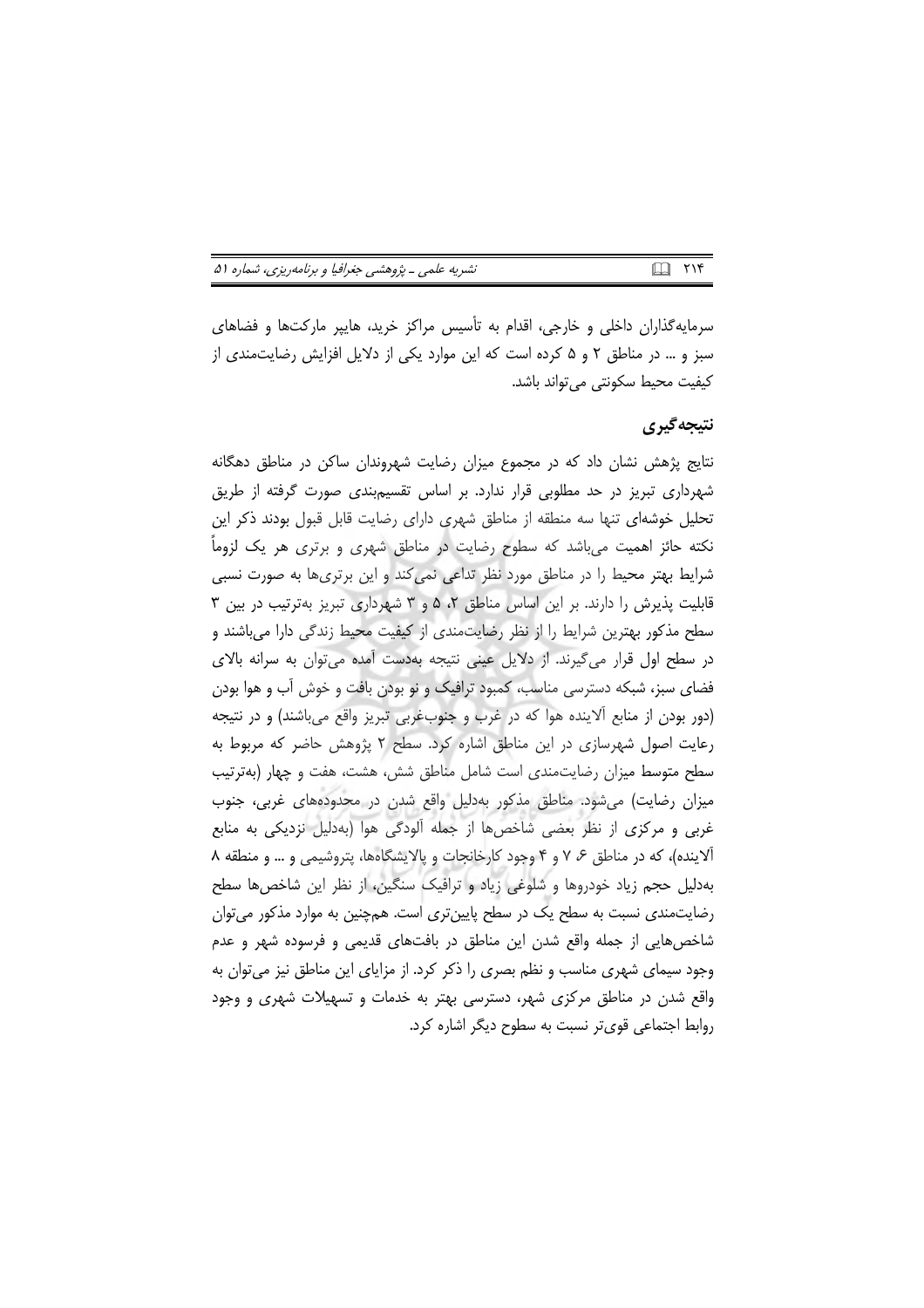| رزیابی سطح رضایت شهروندان از کیفیت محیط شهری |  |  |  |  |
|----------------------------------------------|--|--|--|--|
|----------------------------------------------|--|--|--|--|

مناطق ١ و ١٠ شهردارى تبريز كه سطح سوم تقسيم بندى پژوهش حاضر را تشكيل میدهند کمترین رضایتمندی را در بین مناطق شهرداری بهخود اختصاص دادهاند. از جمله دلایل اصلی نتیجه بهدست آمده وجود سکونتگاههای غیررسمی در این منطقه می باشد که تقریباً راین سکونتگاهها از نظر شاخصهای مورد بررسی در سطح پایینی قرار دارند. از جمله این شاخصها، عدم رعایت اصول شهرسازی و عدم برنامهریزی، عدم وجود نظم بصری، عدم وجود امنیت کافی، تراکم بالای جمعیت، کمبود فضای سبز و مسائلی از این قبیل را میتوان برشمرد. با توجه به نتایج حاصل از این مطالعه پیشنهادها و راهکارهایی بهشرح ذیل بەمنظور ارتقای کیفیت محیطهای سکونتی در سطح مناطق شهری کلانشهر تبریز ارائه می گردد:

انجام مطالعات هدفمند و کارشناسانه در جهت برنامهریزی و ساماندهی محیطی مناطق شهری کلانشهر تبریز و ایجاد همگنی در ارائه خدمات و سرانههای کاربریهای شهری در سطح مناطق دهگانه شهر.

تهیه و اجرای برنامههایی از سوی مدیریت شهر بهمنظور بهبود وضعیت سکونتگاههای غیررسمی در مناطق ۱ و ۱۰ شهر تبریز و ساماندهی این سکونتگاهها، بدون شکل وجود این سکونتگاهها در سطح مناطق یاد شده در کاهش رضایت مندی ساکنان از کیفیت محیط سکونتی خود بی تأثیر نبوده است.

افزایش خدمات رسانی شهرداری به مناطق دارای مشکلات محیط بیش تر (مناطق ۱ و ۱۰) از قبیل بهبود وسائط حمل و نقل عمومی، دفع پسماندهای شهری، زیباسازی میادین و 

افزایش کمپهای تفریحی، مراکز خرید و فضاهای سبز در مناطق شهرداری به نسبت جمعیت موجود آنها. ایجاد موارد مذکور در مناطق ۲ و ۵ در سال های اخیر بهصورت قابل قبول انجام گرفته است ولی در مناطق ۱ و ۱۰ با شرایط نه چندان مطلوب، این موارد مشاهده نمیشود).

 $Y \setminus \Delta$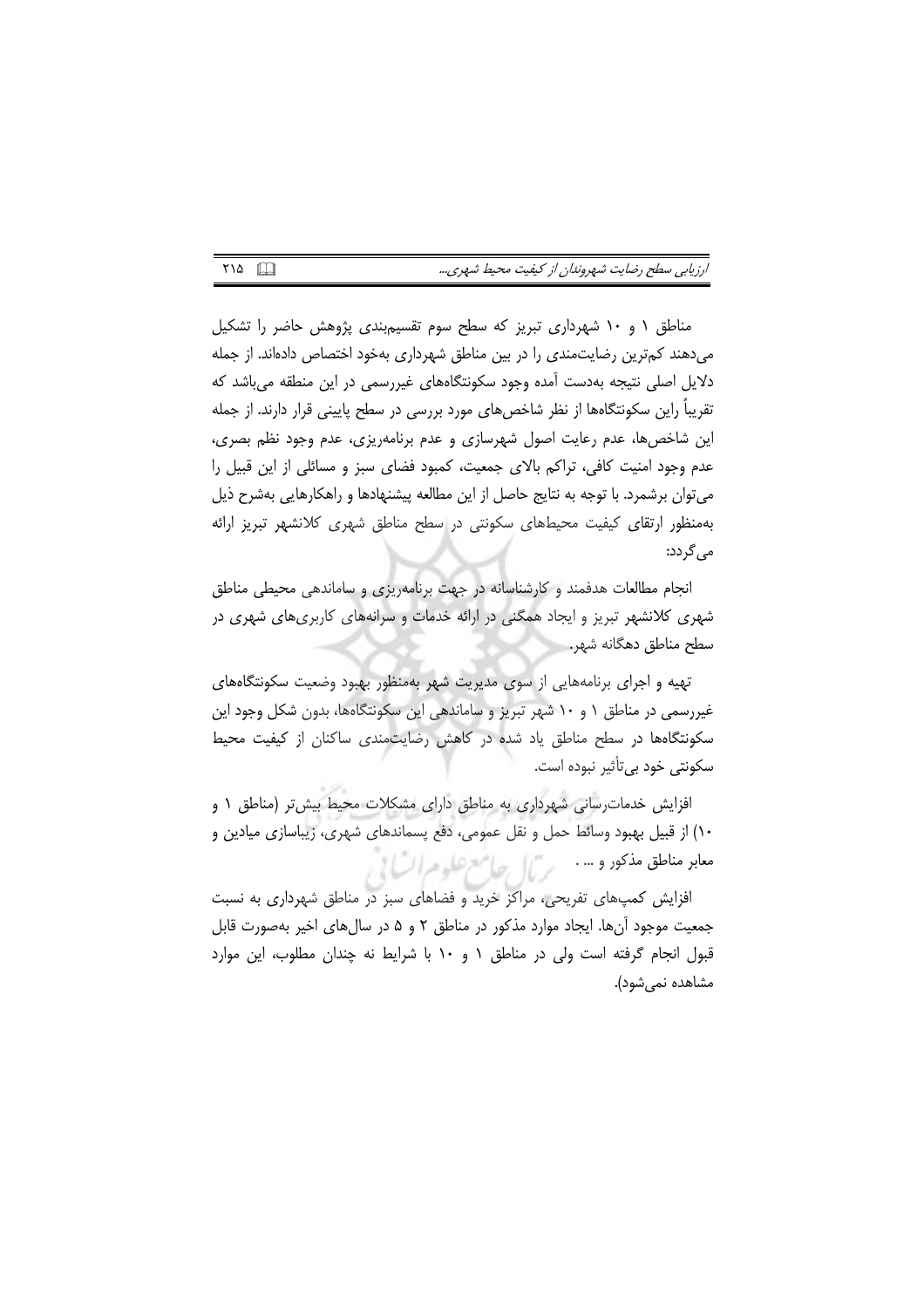| نشریه علمی ـ پژوهشی جغرافیا و برنامهریزی، شماره ۵۱ |  | Q TIS |  |
|----------------------------------------------------|--|-------|--|
|----------------------------------------------------|--|-------|--|

انتقال كارخانههاي آلاينده و صنايع مزاحم (آلودگي هوا و صوتي) از غرب و جنوبغرب تبریز به نقاط مناسب بهدلیل وجود بادهایی که از سمت غرب می آیند و محیط شهری را آلوده مىسازند.

ایجاد امکان تعامل و مشارکت دو سویه شهروندان و شهرداریهای مناطق به منظور شناسایی نیازها خواستههای مردم ساکن در مناطق از محیط سکونتی خود و همچنین دخالت دادن مردم در مدیریت شهری و تصمیم گیریها و …

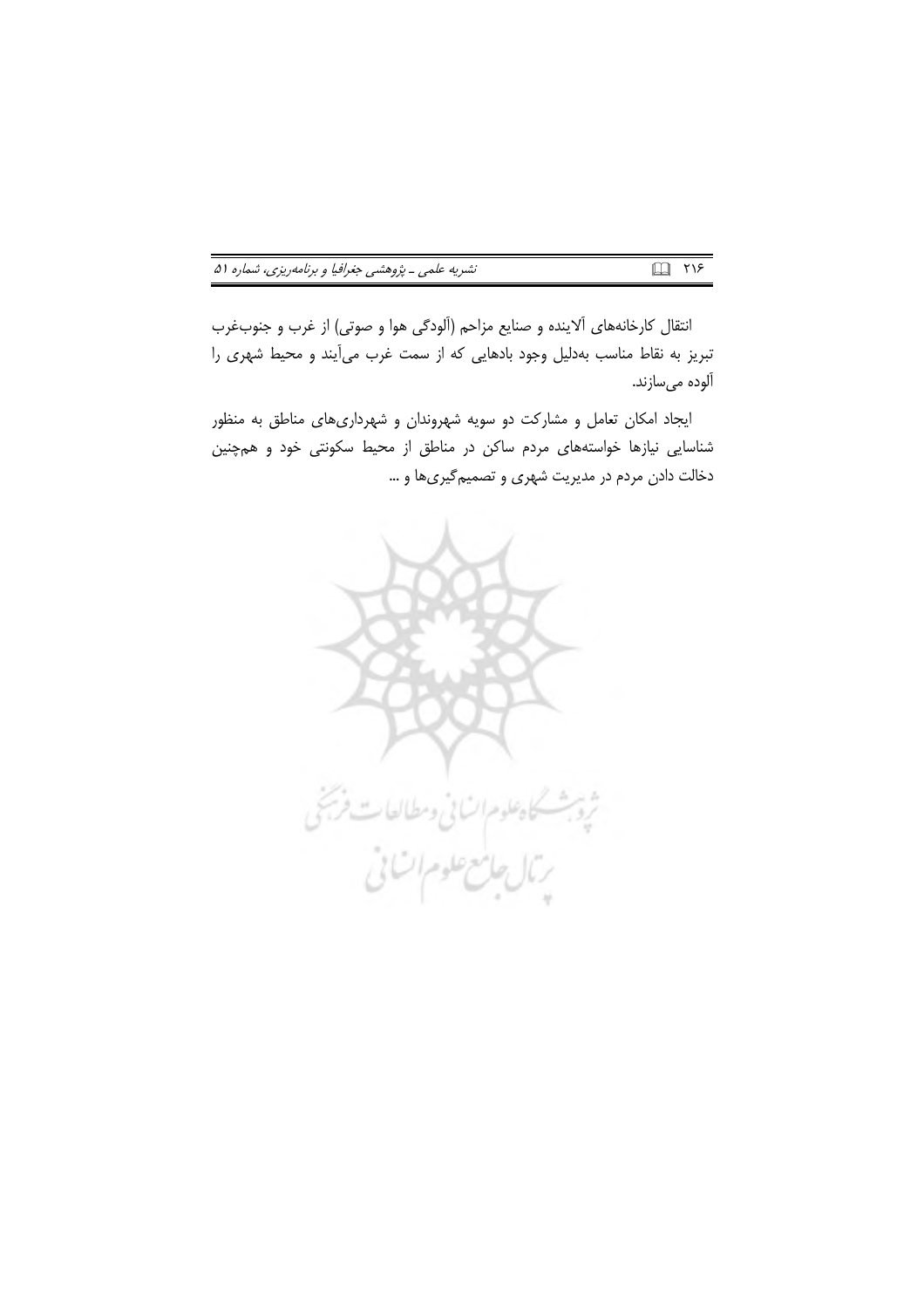|  |  | رزیابی سطح رضایت شهروندان از کیفیت محیط شهری |  |  |
|--|--|----------------------------------------------|--|--|
|  |  |                                              |  |  |

#### منابع

- ـ حاجی نژاد، علی و رفیعیان، مجتبی و زمانی، حسین (۱۳۹۰)، «بررسی متغیرهای فردی موثر بر رضایتمندی شهروندان از کیفیت محیط زندگی (مطالعه موردی: مقایسه بافت قدیم و جدید شهر شیراز)، *مجله پژوهشرهای جغرافیای انسانی،* شمارهٔ ۷۷، صص ۱۲۹– ۱۴۳.
- ـ کلانتری، خلیل (۱۳۸۵)، «پردازش و <u>تحلیل</u> دادها در تحقیقات اجتماعی– اقتصادی»، تهران، نشر مهندسان مشاور طرح و منظر، چاپ دوم.
- ـ عطائ<sub>ی</sub>، محمد (۱۳۸۹)*، «تصمیمگیری چندمعیاره فازی»*، چاپ اول، انتشارات دانشگاه صنعتی شاهرود.

ـ مرتضى فرامرز (١٣٨٩)، «كيفيت محيط شهرى و نقش أن در ارتقاء رضايت شهروندان با بررسى بر رفتارهای وندالیستی»، همایش منطقهای تاثیر تعلق و همبستگی اجتماعی بر پیشگیری از ونداليسم.

- Brown, T., Morgue, B. (2007), "Off the Couch and the Move: Global public health and the medication of nature", Social Science & Medicine, 64, 1343-1354.

- Cheng, Ching-Hsue & Lin, Yin. (2002), "Evaluating the Best Main Battle Tank Using Fuzzy Decision Theory with Linguistic Criteria Evaluation European", Journal of Operational Research, Vol.142, p.147.
- Cleman, R.T. (1991), "Making Hard Decision: An introduction to Decision Analysis", Boston: PWS-Kent publishing Company, 557.
- Crap, F. Zawadski, R., (1976), "Dimensions of urban environmental", Quality Environmental Behavior, 2(8), pp239-264.

**TIV**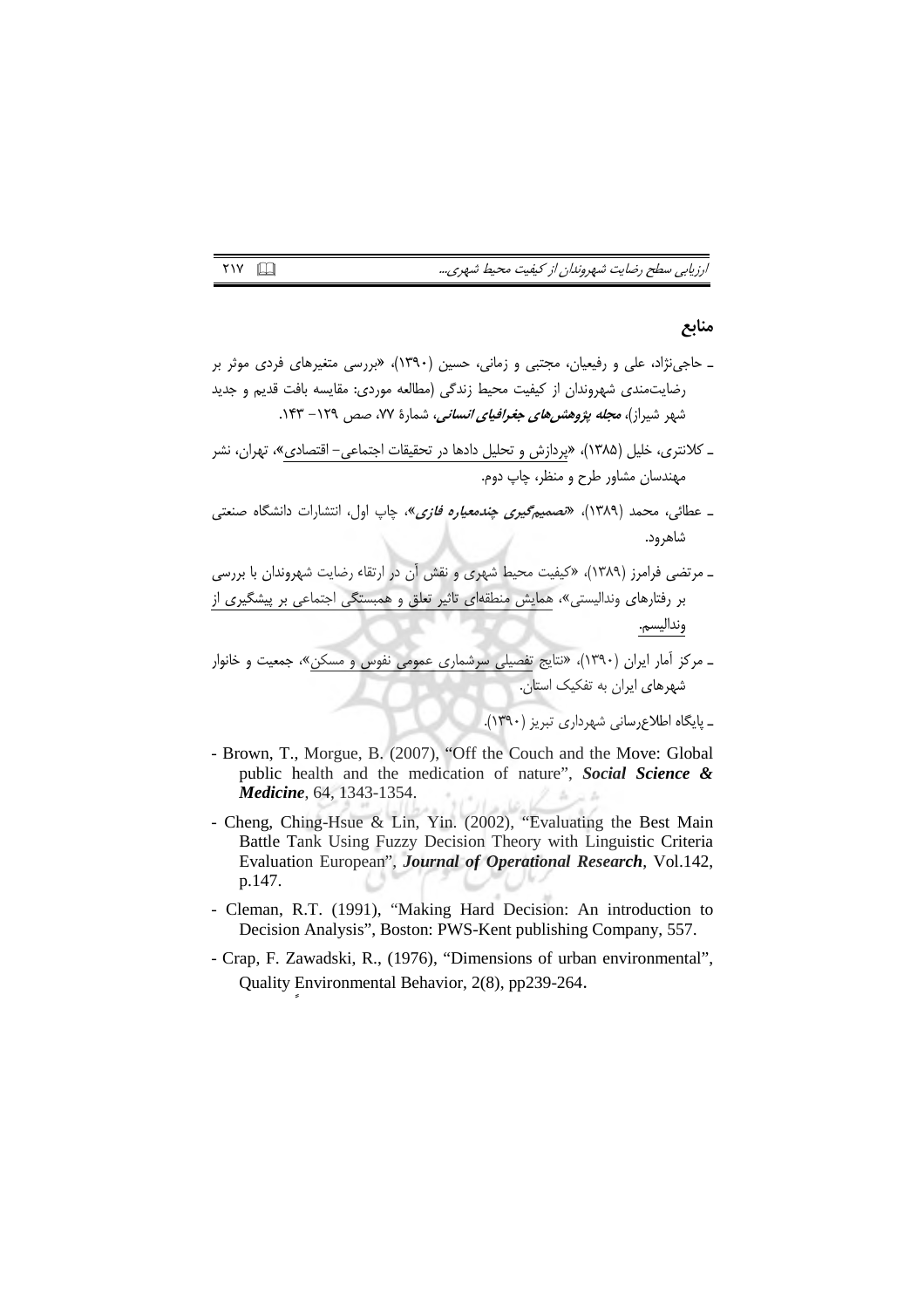نشریه علمی ـ پژوهشی جغرافیا و برنامهریزی، شماره ۵۱

- Crisp J, Pelletier D, Duffield C, Adams A, Nagy S (1997), "The Delphi Method?" Nurs Res Mar-Apr; 46(2): 116-8.
- Dalkey, Norman & Helmer, Olaf (1963), "An Experimental Application of the Delphi Method to the Use of Experts", Management Science, Vol.9, No.3, p. 458.
- Diener, E., Suh, E., (1997), "Measuring quality of life: economic". Soc. **Indicators Res.** 40 1 (2), 189-216.
- Gifford, R. (2007), "Environmental psychology and sustainable development: Expansion, maturation, and challenges", Journal of **Social Issues**, 63,199-212.
- http: English.irib.ir.
- Islam, N. and et al (1997), "Addressing the Urban Poverty Agenda in Bangladesh: Critical Issues and 1995 Survey Finding"s, Published for the Asian Development Bank, University Press Limited, Dhaka.
- Kaili, Dou (2003), "Fuzzy Evaluation of Urban Environmental *Quality"*, September.
- Lansing and Marans, (1969), "See Marans en Couper 2000".
- Marsman, G., Leidelmeijer, K., (2001), "Leefbaarheid Schipholregio: meer dan gelui alleen", RIGO i.o.v. gem. Haarlemmermeer en provincie, Noord-Holland, Amsterdam, April.
- Pacione, M., (1990), "Urban liveability: A review", Urban Geogr, 11  $(1), 1-30.$
- Shafer, C.S., Koo Lee, B., Turner, S., (2000), "A tale of three greenway trails: user perceptions related to quality of life", Landscape Urban Plann. 49, 163-178.
- Szalai, A., (1980), "The meaning of comparative research on the quality of life", In: Szalai, A., Andrews, F. (Eds.), The Quality of Life", Sage Beverly Hills, CA, pp. 7–24.
- Van kamp, Irene et al (2003), "Urban Environmental Quality and Human Well-being toward a Conceptual Framework and

 $\Box$   $\Box$